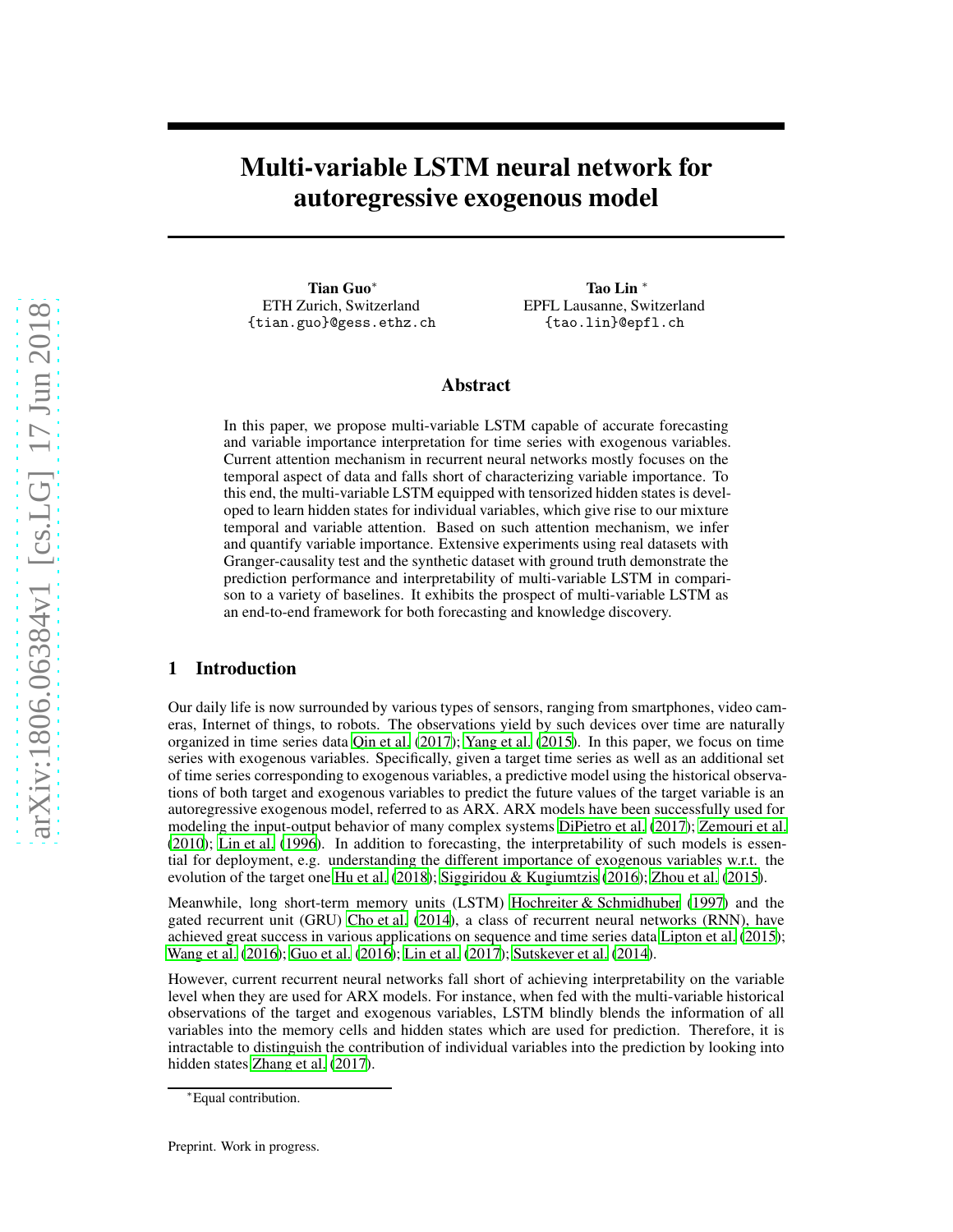Recently, attention-based neural networks [Bahdanau et al.](#page-8-1) [\(2014](#page-8-1)); [Vinyals et al.](#page-10-6) [\(2015\)](#page-10-6); Chorowski et al.  $(2015)$ ; Choi et al.  $(2016)$ ; Qin et al.  $(2017)$ ; Cinar et al.  $(2017)$  have been proposed to enhance the ability of RNN in selectively using long-term memory as well as the interpretability. Current attention mechanism is mostly applied to hidden states across time steps, thereby focusing on capturing temporally important information and failing to uncover the different importance of input variables.

To this end, we aim to develop a LSTM neural network based ARX model to achieve a unified framework of both forecasting and knowledge discovery. In particular, the contribution is fourfold. First, we propose the multi-variable LSTM, referred to as MV-LSTM, with tensorized hidden states and associated updating scheme, such that each element of the hidden state tensor encodes information for a certain input variable. Second, by using the variable-wise hidden states we develop a probabilistic mixture representation of temporal and variable attention. Learning and forecasting of MV-LSTM are built on top of this mixture attention mechanism. Third, we propose to interpret and quantify variable importance by the posterior inference of variable attention. Lastly, we perform an extensive experimental evaluation of MV-LSTM against statistical, machine learning and neural network baselines to demonstrate the prediction performance and interpretability of MV-LSTM. The idea of MV-LSTM easily applies to other variants of RNN, e.g., GRU or stacking multiple MV-LSTM layers. These will be the future work.

# 2 Related work

Vanilla recurrent neural networks have been used to study nonlinear ARX problem in [Zemouri et al.](#page-11-1) [\(2010\)](#page-11-1); [Diaconescu \(2008\)](#page-9-5); [DiPietro et al. \(2017\)](#page-9-0). [Tank et al. \(2017](#page-10-7), [2018\)](#page-10-8) proposed to identify causal variables w.r.t. the target one via sparse regularization. Our MV-LSTM is intended for providing the accurate prediction as well as interpretability of variable importance via attention mechanism.

Recently, attention mechanism has gained increasing popularity due to its ability in enabling recurrent neural networks to select parts of hidden states across time steps as well as enhancing the interpretability of networks [Bahdanau et al. \(2014\)](#page-8-1); [Vinyals et al. \(2015\)](#page-10-6); [Choi et al.](#page-8-3) [\(2016\)](#page-8-3); [Vaswani et al.](#page-10-9) [\(2017\)](#page-10-9); [Lai et al.](#page-9-6) [\(2017\)](#page-9-6); [Qin et al. \(2017](#page-10-0)); [Cinar et al.](#page-9-4) [\(2017\)](#page-9-4); [Choi et al.](#page-8-4) [\(2018\)](#page-8-4); [Guo et al.](#page-9-7) [\(2018\)](#page-9-7). However, current attention mechanism is normally applied to hidden states across time steps, and for multi-variable input sequence, it fails to characterize variable level importance. Only some very recent studies [Choi et al. \(2016\)](#page-8-3); [Qin et al. \(2017\)](#page-10-0) attempted to develop attention mechanism capable of handling multi-variable sequence data. [Qin et al. \(2017\)](#page-10-0); [Choi et al. \(2016\)](#page-8-3) first use neural networks to learn weights on input variables and then feed weighted input data into another neural network [Qin et al.](#page-10-0) [\(2017\)](#page-10-0) or use it directly for forecasting [Choi et al. \(2016](#page-8-3)). In our MV-LSTM, temporal and variable attention are jointly derived from hidden states for individual variables learned via one end-to-end network.

Another line of related research is about tensorization and selectively updating of hidden states in recurrent neural networks. [Novikov et al. \(2015](#page-10-10)); [Do et al. \(2017\)](#page-9-8) proposed to represent hidden states as a matrix. [He et al. \(2017\)](#page-9-9) developed tensorized LSTM in which hidden states are represented by tensors to enhance the capacity of networks without additional parameters. [Koutnik et al.](#page-9-10) [\(2014\)](#page-9-10); [Neil et al. \(2016](#page-10-11)); [Kuchaiev & Ginsburg \(2017\)](#page-9-11) put forward to partition the hidden layer into separated modules as independent feature groups. In MV-LSTM, hidden states are organized in a matrix, each element of which encodes information specific to an input variable. Meanwhile, the hidden states are correlatively updated such that inter-correlation among input variables is still captured.

## <span id="page-1-1"></span>3 Multi-Variable LSTM

Assume we have  $N - 1$  exogenous time series and a target series y of length T, where  $y =$  $[y_1, \dots, y_T]$  and  $y \in \mathbb{R}^T$ . By stacking exogenous time series and target series, we define a multivariable input sequence as  $\mathbf{X}_T = \{ \mathbf{x}_1, \cdots, \mathbf{x}_T \}$ , where  $\mathbf{x}_t = [x_t^1, \cdots, x_t^{N-1}, y_t] \in \mathbb{R}^N$  is the multi-variable input at time step t and  $x_t^n \in \mathbb{R}$  is the observation of n-th exogenous time series at time t. Given  $X_T$ , we aim to learn a non-linear mapping to predict the next value of the target series,

<span id="page-1-0"></span> $2$ Vectors are assumed to be in column form throughout this paper.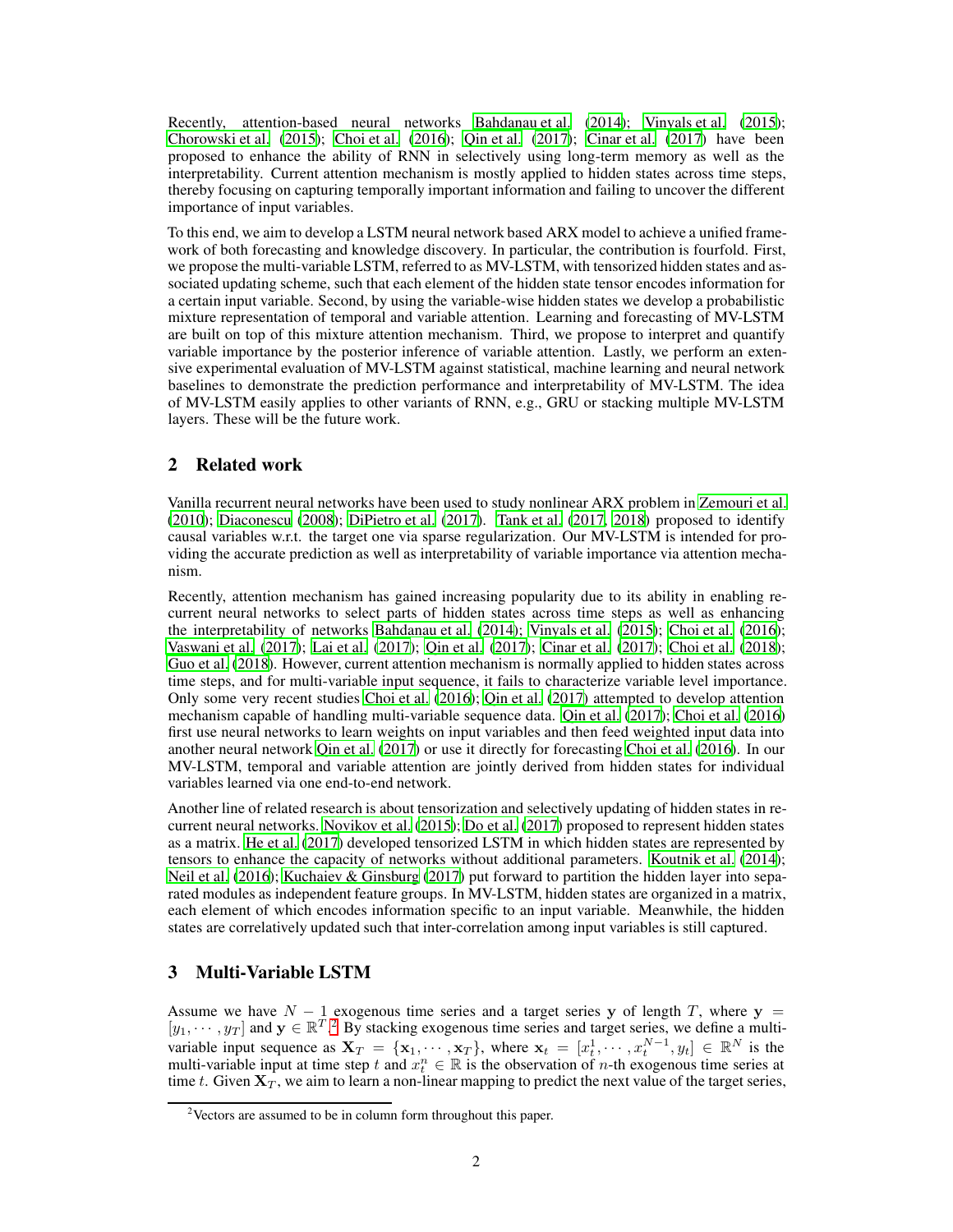namely  $\hat{y}_{T+1} = \mathcal{F}(\mathbf{X}_T)$ . Model  $\mathcal{F}(\cdot)$  should be interpretable in the sense that we can understand which exogenous variables are crucial for the prediction.

#### 3.1 Network Architecture

Inspired by [He et al.](#page-9-9) [\(2017\)](#page-9-9); [Kuchaiev & Ginsburg](#page-9-11) [\(2017\)](#page-9-11), in MV-LSTM we develop tensorized hidden states and associated update scheme, which are able to ensure that each element of the hidden state tensor encapsulates information exclusively from a certain variable of the input. As a result, it enables to develop a flexible temporal and variable attention mechanism on top of such hidden states.



Figure 1: A toy example of a MV-LSTM with a two-variable input sequence and the hidden matrix of size  $4 \times 2$ , i.e. 4-dimensional hidden state per variable. Panel (a) exhibits the derivation of cell update matrix  $J_t$ , i.e. Eq. [\(1\)](#page-2-0). Purple and blue colors correspond to two variables. Rectangles with circles inside represent input data and hidden states at one step. Grey areas outline the corresponding weights, hidden states, and input. Panel (b) demonstrates the process of gate calculation, i.e. Eq. [\(2\)](#page-2-1). (best viewed in color)

Specifically, we define the hidden state tensor (matrix) at time step t in a MV-LSTM layer as  $H_t =$  $[\mathbf{h}_t^1, \dots, \mathbf{h}_t^N]^\top$ , where  $\mathbf{H}_t \in \mathbb{R}^{N \times d}$ ,  $\mathbf{h}_t^n \in \mathbb{R}^d$ ,  $N \cdot d = D$  and D is overall size of the layer. The element  $\mathbf{h}_t^n$  of  $\mathbf{H}_t$  is a hidden state vector specific to *n*-th input variable. Then, we define the input-to-hidden transition tensor (matrix) as  $\mathcal{W}_x = [\mathbf{W}_x^1, \cdots, \mathbf{W}_x^N]^\top$ , where  $\mathcal{W}_x \in \mathbb{R}^{N \times d}$  and  $\mathbf{W}_x^n \in \mathbb{R}^d$ . The hidden-to-hidden transition tensor is defined as:  $\mathbf{W}_h = [\mathbf{W}_h^1, \cdots, \mathbf{W}_h^N]$ , where  $\mathcal{W}_h \in \mathbb{R}^{N \times d \times d}$  and  $\mathbf{W}_h^n \in \mathbb{R}^{d \times d}$ .

Similar to the standard LSTM neural networks [Hochreiter & Schmidhuber \(1997](#page-9-2)), MV-LSTM has the input, forget and output gates as well as the memory cells to control the update of hidden state matrix. Given the newly incoming input  $x_t$  at time t and the hidden state matrix  $H_{t-1}$  and memory cell  $c_{t-1}$  up to  $t-1$ , we formulate the iterative update process in a MV-LSTM layer as follows:

$$
\mathbf{J}_t = \tanh\left(\mathbf{W}_h \circledast_N \mathbf{H}_{t-1} + \mathbf{W}_x * \mathbf{x}_t + \mathbf{b}_j\right) \tag{1}
$$

<span id="page-2-2"></span><span id="page-2-1"></span><span id="page-2-0"></span>
$$
\begin{bmatrix} \mathbf{i}_t \\ \mathbf{f}_t \\ \mathbf{o}_t \end{bmatrix} = \sigma \left( \mathbf{W}[\mathbf{x}_t \oplus \text{vec}(\mathbf{H}_{t-1})] + \mathbf{b} \right)
$$
(2)

$$
\mathbf{c}_t = \mathbf{f}_t \odot \mathbf{c}_{t-1} + \mathbf{i}_t \odot \text{vec}(\mathbf{J}_t)
$$
 (3)

<span id="page-2-3"></span>
$$
\mathbf{H}_t = \text{matricization}(\mathbf{o}_t \odot \tanh(\mathbf{c}_t))
$$
\n(4)

Overall, Eq. [\(1\)](#page-2-0) gives rise to the cell update matrix  $J_t = [\mathbf{j}_t^1, \cdots, \mathbf{j}_t^N]^\top \in \mathbb{R}^{N \times d}$ , where  $\mathbf{j}_t^n \in \mathbb{R}^d$ corresponds to the update w.r.t. input variable n. The term  $\hat{W}_h \otimes_N \tilde{H}_{t-1}$  and  $W_x * x_t$  respectively capture the update from the hidden states of the previous step and the new input. Concretely, the tensor-dot operation  $\circledast_{(\cdot)}$  in Eq. [\(1\)](#page-2-0) returns the product of two tensors along a specified axis. Thus, given tensor  $W_h$  and  $H_{t-1}$ , the tensor-dot of  $W_h$  and  $H_{t-1}$  along the axis N is expressed as  $W_h \otimes_N \mathbf{H}_{t-1} = [\mathbf{W}_h^1 \mathbf{h}_{t-1}^1, \cdots, \mathbf{W}_h^N \mathbf{h}_{t-1}^N]^\top$ , where  $\mathbf{W}_h^n \mathbf{h}_{t-1}^n \in \mathbb{R}^d$ . Additionally, we define  $*$ as the product between the transition matrix and input vector:  $\mathcal{W}_x * \mathbf{x}_t = [\mathbf{W}_x^1 x_t^1, \cdots, \mathbf{W}_x^N x_t^N]^{\top}$ .

Eq. [\(2\)](#page-2-1) derives the input gate  $i_t$ , forget gate  $f_t$  and output gate  $o_t$  by using  $x_t$  and  $H_{t-1}$ . All these gates are vectors of dimension D. vec $(\cdot)$  refers to the vectorization operation, where in Eq. [\(2\)](#page-2-1) it concatenates columns of  $\mathbf{H}_{t-1}$  into a vector of dimension D.  $\oplus$  is the concatenation operation.  $\sigma(\cdot)$ represents the element-wise sigmoid activation function. Each element in gate vectors is derived based on  $x_t \oplus$  vec( $H_{t-1}$ ) that carries information regarding all input variables, so as to utilize the cross-correlation between input variables.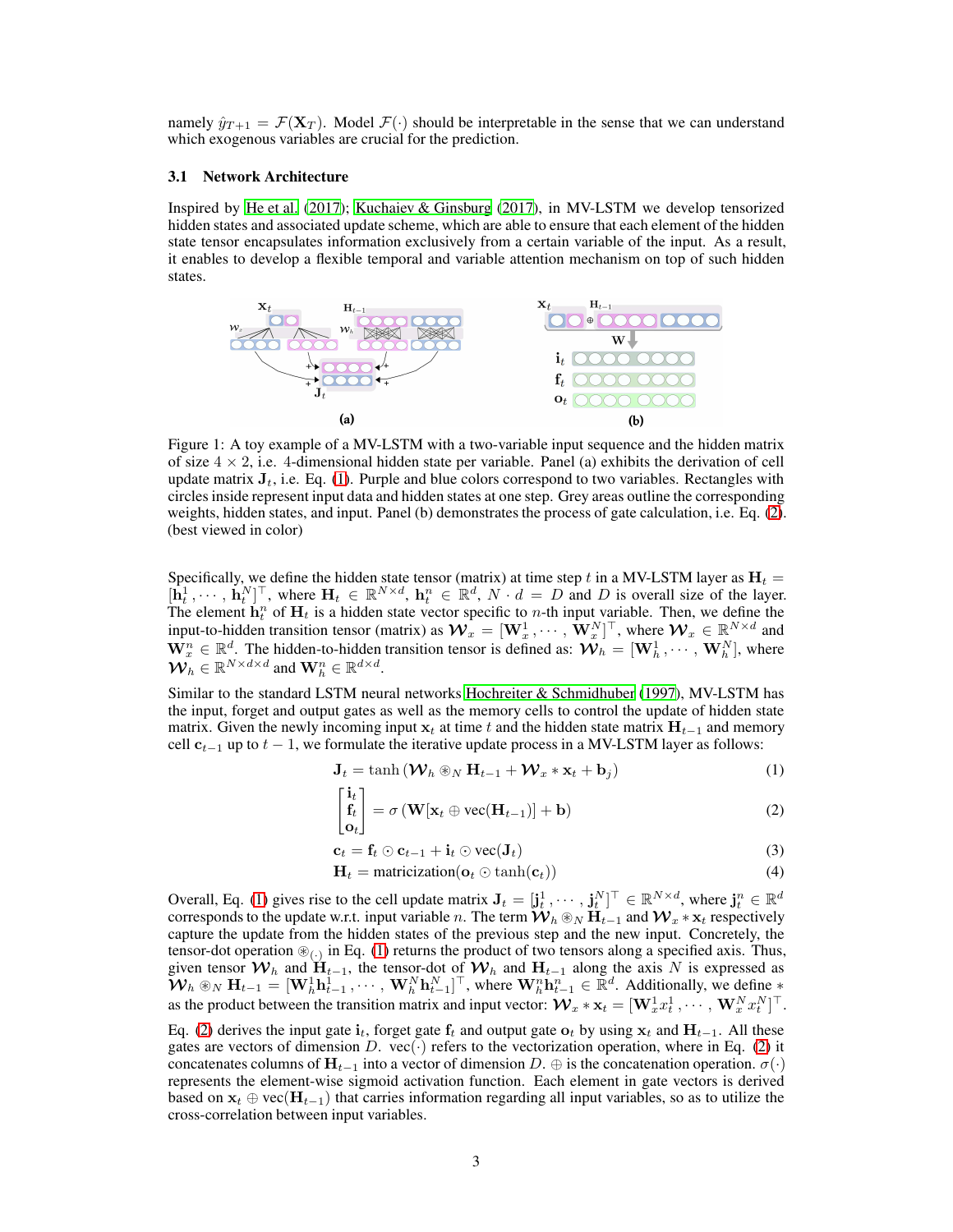In Eq. [\(3\)](#page-2-2), memory cell vector  $c_t$  is updated by using the previous cell  $c_{t-1}$  and vectorized cell update matrix  $J_t$  obtained in Eq. [\(1\)](#page-2-0). ⊙ denotes element-wise multiplication. Finally, in Eq. [\(4\)](#page-2-3) the new hidden state matrix at t is the matricization  $\delta$  of tanh( $c_t$ ) weighted by the output gate.

#### 3.2 Mixture Temporal and Variable Attention

After feeding a sequence of  $\{x_1, \dots, x_T\}$  into MV-LSTM, we obtain a sequence of hidden state matrices, denoted by  $\mathcal{H}_T = [\mathbf{H}_1, \cdots, \mathbf{H}_T]$ , where  $\mathcal{H}_T \in \mathbb{R}^{T \times N \times d}$  and element  $\mathbf{H}_t \in \mathbb{R}^{N \times d}$ .  $\mathcal{H}_T$  is then used in our mixture temporal and variable attention mechanism, which facilitates the following learning, inference and interpretation of variable importance.



Figure 2: Illustration of the mixture temporal and variable attention process in a MV-LSTM layer with a two-variable input sequence and the hidden matrix of size  $4 \times 2$ , i.e. 4-dimensional hidden state per variable. (best viewed in color)

Specifically, our attention mechanism is based on a probabilistic mixture of experts model [Zong et al.](#page-11-5) [\(2018\)](#page-11-5); [Graves \(2013](#page-9-12)); [Shazeer et al. \(2017\)](#page-10-12) over  $y_{T+1}$  as:

$$
p(y_{T+1}|\mathbf{X}_T) = \sum_{n=1}^{N} p(y_{T+1}, z_{T+1} = n|\mathbf{X}_T) = \sum_{n=1}^{N} p(y_{T+1}|z_{T+1} = n, \mathbf{X}_T)p(z_{T+1} = n|\mathbf{X}_T)
$$
  
= 
$$
\sum_{n=1}^{N-1} p(y_{T+1}|z_{T+1} = n, \mathbf{X}_T^n)p(z_{T+1} = n|\mathbf{X}_T) + \underbrace{p(y_{T+1}|z_{T+1} = N, \mathbf{Y}_T)p(z_{T+1} = N|\mathbf{X}_T)}_{\text{Exogenous part}},
$$
 (5)

<span id="page-3-1"></span>where  $\mathbf{X}_T^n = \{x_1^n, \cdots, x_T^n\}$  and  $\mathbf{Y}_T = \{y_1, \cdots, y_T\}$ .

In Eq. [\(5\)](#page-3-1), we introduce a latent random variable  $z_{T+1}$  into the the density function of  $y_{T+1}$  to govern the generation of  $y_{T+1}$  conditional on historical data  $X_T$ .  $z_{T+1}$  is a discrete variable over the set of values  $\{1, \dots, N\}$  corresponding to N input variables. Mathematically, the joint density of  $y_{T+1}$  and  $z_{T+1}$  is decomposed into a component model (i.e.  $p(y_{T+1}|z_{T+1} = n, \mathbf{X}_T^n)$ ) and the prior of  $z_{T+1}$  conditioning on  $\mathbf{X}_T$  (i.e.  $p(z_{T+1} = n|\mathbf{X}_T)$ ). The component model characterizes the density of  $y_{T+1}$  conditioned on historical data of variable n, while the prior of  $z_{T+1}$  controls to what extent  $y_{T+1}$  is generated by variable n as well as enabling to adaptively adjust the contribution of variable *n* to fit  $y_{T+1}$ . For  $z_{T+1} = N$ , it refers to the autoregressive part.

Evaluating each part of Eq. [\(5\)](#page-3-1) amounts to the temporal and variable attention process using hidden states  $\mathcal{H}_T$  in MV-LSTM. Temporal attention is first applied to the sequence of hidden states for individual variables, so as to obtain a summarized hidden state for each variable. The history of each variable is encoded in such temporally summarized hidden states, which are used to calculate  $p(y_{T+1}|z_{T+1} = n, \mathbf{X}_T^n)$  and  $p(y_{T+1}|z_{T+1} = N, \mathbf{Y}_T)$ . Then, since the prior  $p(z_{T+1} = n|\mathbf{X}_T)$  in [\(5\)](#page-3-1) is a discrete distribution on  $\{1, \cdots, N\}$ , it naturally characterizes the attention on the exogenous and autoregressive parts for predicting  $y_{T+1}$ .

In detail, the weights and bias of the temporal attention process are defined as  $W_s$  =  $[\mathbf{W}_s^1, \cdots, \mathbf{W}_s^N]^\top$  and  $\mathbf{b}_s \in \mathbb{R}^N$ .  $\mathcal{W}_s \in \mathbb{R}^{N \times d}$  and the element  $\mathbf{W}_s^n \in \mathbb{R}^d$  corresponds to n-th

<span id="page-3-0"></span><sup>&</sup>lt;sup>3</sup> In our case, matricization is the operation that reshape a vector of  $\mathbb{R}^D$  into a matrix of  $\mathbb{R}^{N \times d}$ .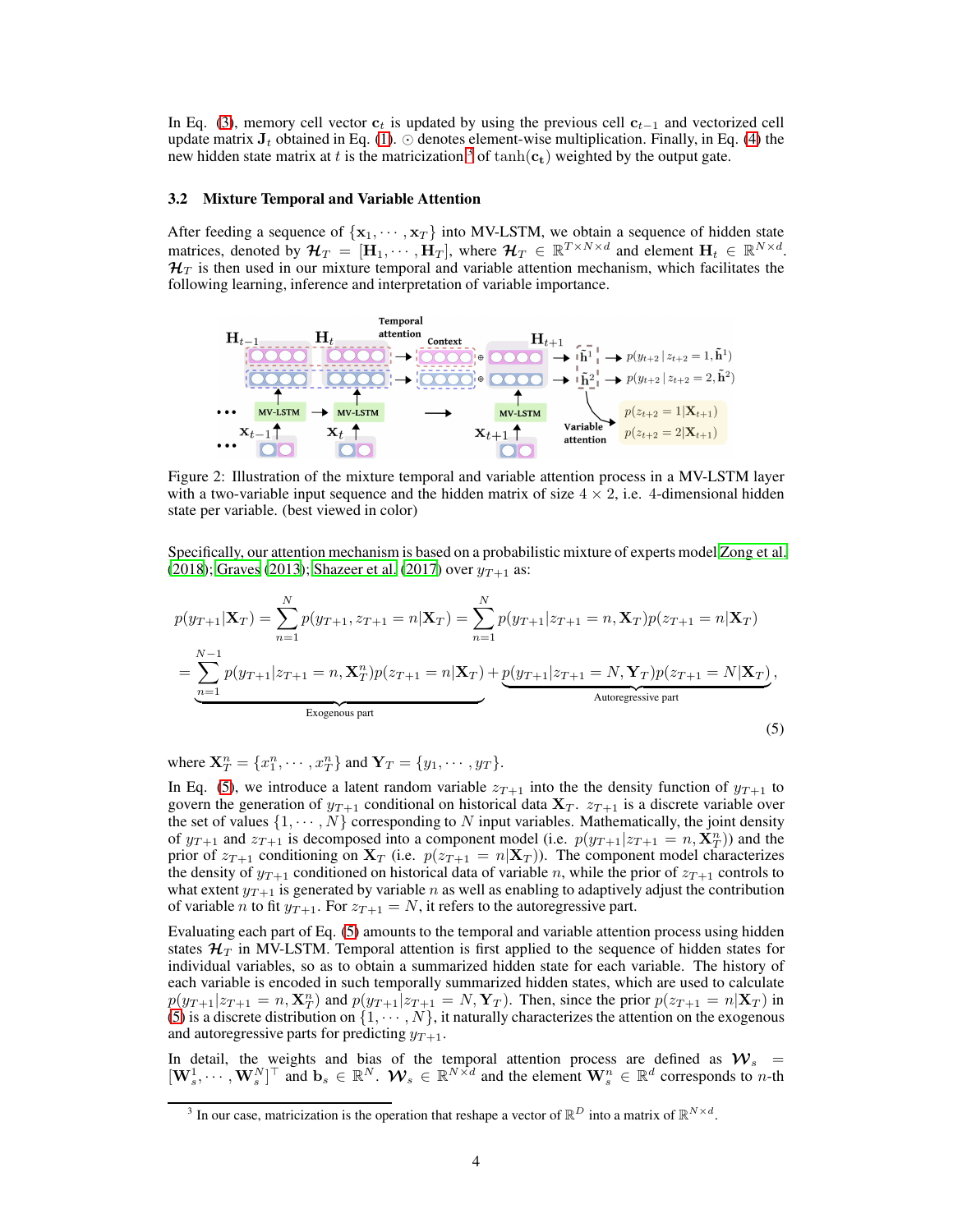variable. The temporal attention is then derived as:

$$
\mathbf{e} = \tanh(\mathcal{H}_{T-1} \circledast_N \mathcal{W}_s + \mathbf{b}_s) \tag{6}
$$

<span id="page-4-0"></span>
$$
\mathbf{a} = [\text{softmax}(\mathbf{e}^1), \cdots, \text{softmax}(\mathbf{e}^N)]^\top
$$
 (7)

$$
\mathbf{c}_{att} = \mathbf{a} \circledast_N \mathcal{H}_{T-1} \tag{8}
$$

<span id="page-4-1"></span>
$$
\tilde{\mathbf{H}} = \mathbf{H}_T \oplus_d \mathbf{c}_{att} \tag{9}
$$

In Eq. [\(6\)](#page-4-0),  $\mathbf{e} = [\mathbf{e}^1, \dots, \mathbf{e}^N]^\top \in \mathbb{R}^{N \times (T-1)}$  is derived via the tensor-dot operation, where element  $e^{n} \in \mathbb{R}^{T-1}$  is the attention score on previous  $T-1$  steps of variable n (other methods of deriving attention scores is compatible with MV-LSTM [Cinar et al. \(2017](#page-9-4)); [Qin et al.](#page-10-0) [\(2017\)](#page-10-0) and we use the simple one layer transformation in the present paper). Then, the attention weights  $\mathbf{a} \in \mathbb{R}^{N \times (T-1)}$ is obtained by performing softmax(·) on each row of e. a  $\mathcal{B}_N$   $\mathcal{H}_{T-1}$  gives rise to the variablewise context matrix  $c_{att} \in \mathbb{R}^{N \times d}$ . Recall that the hidden state matrix at T is  $H_T \in \mathbb{R}^{N \times d}$ . By concatenating  $c_{att}$  and  $H_T$  along axis d in Eq. [\(9\)](#page-4-1), we obtain the context enhanced hidden state matrix  $\tilde{\mathbf{H}} = [\tilde{\mathbf{h}}^1, \cdots, \tilde{\mathbf{h}}^N]^\top \in \mathbb{R}^{\bar{N} \times 2d}$ , where  $\tilde{\mathbf{h}}^n \in \mathbb{R}^{2d}$  is a hidden state summarizing the temporal information of variable n.

Now we can formulate individual component model in Eq. [\(5\)](#page-3-1) as:

$$
p(y_{T+1}|z_{T+1}=n,\mathbf{X}_T^n) \approx p(y_{T+1}|\tilde{\mathbf{h}}^n) = \mathcal{N}(y_{T+1}|\mathbf{W}_o^n \cdot \tilde{\mathbf{h}}^n + b_o^n, \sigma^2),\tag{10}
$$

where we impose normal distribution over  $y_{T+1}$ , and  $\mathbf{W}_{o}^{n}$  and  $b_{o}^{n}$  are output weight and bias. In experiments, we simply set  $\sigma^2$  to one. Meanwhile, by using summarized hidden states  $\tilde{\mathbf{H}}$ , we derive  $p(z_{T+1} = n|\mathbf{X}_T)$  to characterize variable level attention as:

<span id="page-4-3"></span>
$$
p(z_{T+1} = n | \mathbf{X}_T) \approx p(z_{T+1} = n | \tilde{\mathbf{H}}) = \frac{\exp(\tanh(\mathbf{W}_v^\top \tilde{\mathbf{h}}^n + b_v))}{\sum_{k=1}^N \exp(\tanh(\mathbf{W}_v^\top \tilde{\mathbf{h}}^k + b_v))},
$$
(11)

where  $\mathbf{W}_v \in \mathbb{R}^{2d}$  is the variable attention weight and  $b_v \in \mathbb{R}$  is the bias.

#### 3.3 Learning, Inference and Interpretation

In the learning phase, denote by  $\Theta = \{W_h, W_x, \mathbf{b}, \mathbf{b}_j, \mathbf{W}, W_s, \mathbf{W}_v, \mathbf{W}_o, b_o, b_v\}$  the set of parameters in MV-LSTM. Given a set of M training sequences  $\{X_T\}_{m}$  and  $\{y_{T+1}\}_{m}$ , the loss function to optimize is defined based on the negative log likelihood of the mixture model plus the regularization term as:

$$
\mathcal{L}(\Theta) = -\sum_{m=1}^{M} \log \sum_{n=1}^{N} p(z_{T+1,m} = n | \mathbf{X}_{T,m}) \mathcal{N}(y_{T+1,m} | \mathbf{W}_{o}^{n} \cdot \tilde{\mathbf{h}}_{m}^{n} + b_{o}^{n}, \sigma^{2}) + \lambda ||\Theta||^{2} \tag{12}
$$

In the inference phase, the prediction of  $y_{T+1}$  is obtained by the weighted sum of means as [Graves](#page-9-12) [\(2013\)](#page-9-12); [Bishop](#page-8-5) [\(1994\)](#page-8-5):  $\hat{y}_{T+1} = \sum_{n=1}^{N} p(z_{T+1} = n | \mathbf{X}_{T}^{n}) (\mathbf{W}_{o}^{n} \cdot \tilde{\mathbf{h}}^{n} + b_{o}^{n}).$ 

For the interpretation of the variable importance via mixture attention, we consider to use the posterior of  $z_{T+1,m}$ , i.e.

$$
p(z_{T+1,m} = n | \mathbf{X}_{T,m}, y_{T+1,m}) \propto p(y_{T+1,m} | z_{T+1,m} = n | \mathbf{X}_{T,m}^n) \cdot p(z_{T+1,m} = n | \mathbf{X}_{T,m}) \tag{13}
$$

which takes the prediction performance of individual variables into account. We refer to the derived  $p(z_{T+1,m} = n | \mathbf{X}_{T,m}, y_{T+1,m})$  and  $p(z_{T+1,m} = n | \mathbf{X}_{T,m})$  respectively as *posterior* and *prior attention*.

Meanwhile, note that we obtain the posterior of  $z_{T+1,m}$  for each training sequence. In order to attain a uniform view of variable importance over the set of data, we define the importance of an input variable by aggregating all the posterior attention of this variable as follows:

<span id="page-4-2"></span>
$$
Importance(n) = \frac{\sum_{m} p(z_{T+1,m} = n | \mathbf{X}_{T,m}, y_{T+1,m})}{\sum_{k} \sum_{m} p(z_{T+1,m} = k | \mathbf{X}_{T,m}, y_{T+1,m})}, \quad \sum_{n=1}^{N} \text{Importance}(n) = 1
$$
(14)

## 4 Experiments

In this part, we report experimental results. Due to the page limitation, please refer to the appendix section for full results.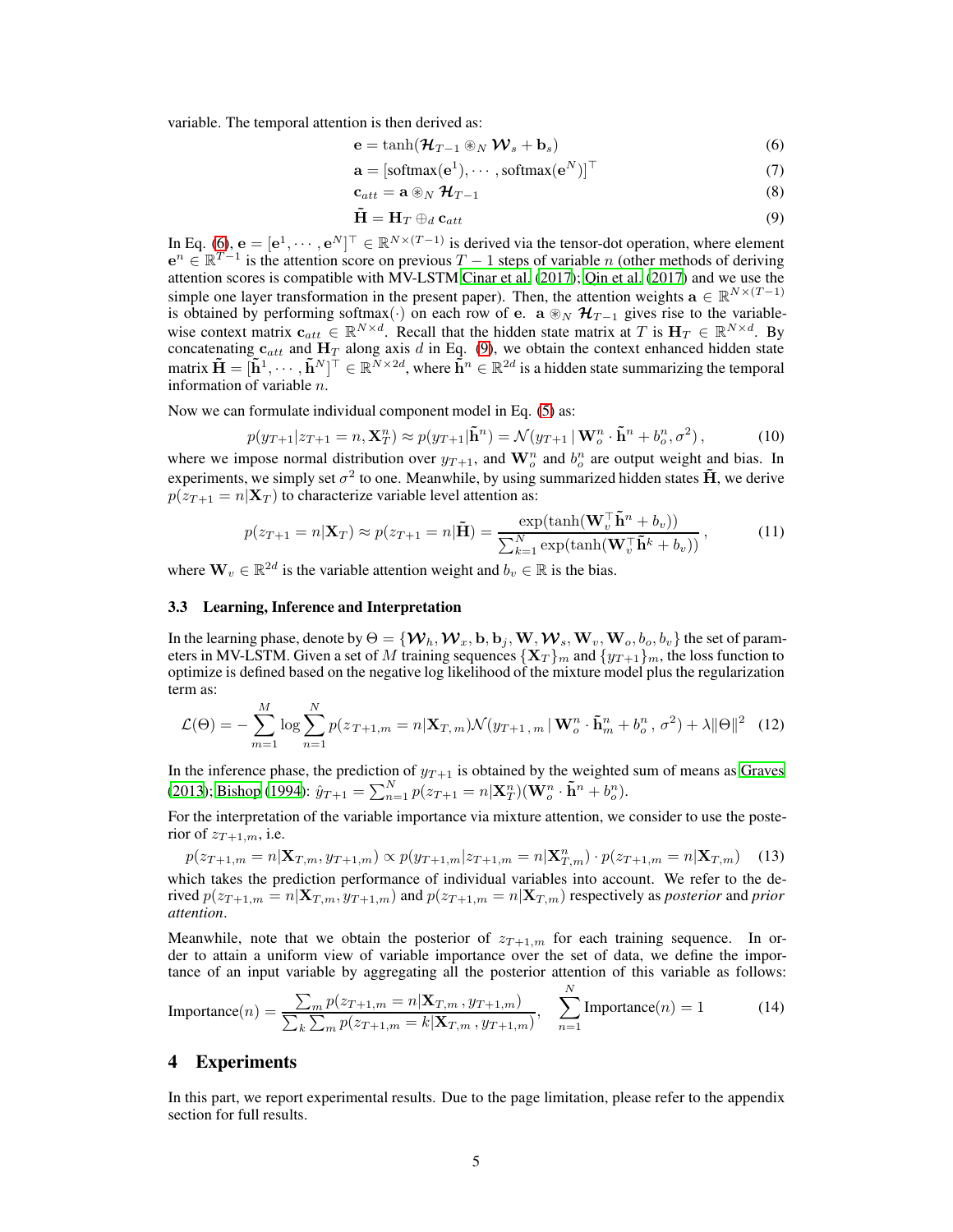#### 4.1 Datasets

We use three real datasets<sup>[4](#page-5-0)</sup> and one synthetic dataset to evaluate MV-LSTM and baselines.

PM2.5: It contains hourly PM2.5 data and the associated meteorological data in Beijing of China. PM2.5 measurement is the target series. The exogenous time series include dew point, temperature, pressure, combined wind direction, cumulated wind speed, hours of snow, and hours of rain. Totally we have 41, 700 multi-variable sequences.

Energy: It collects the appliance energy use in a low energy building. The target series is the energy data logged every  $\hat{10}$  minutes. Exogenous time series consist of  $\hat{14}$  variables, e.g. the house inside temperature conditions and outside weather information including temperature, wind speed, humanity and dew point from the nearest weather station. The number of sequence is 19, 700.

Plant: This dataset records the time series of energy production of a photovoltaic (PV) power plant in Italy [Ceci et al.](#page-8-6) [\(2017\)](#page-8-6). Exogenous data consists of 8 dimensional time series regarding weather conditions (such as temperature, cloud coverage, etc.). It gives 8, 600 sequences for evaluation.

Synthetic: It is generated based on the idea of Lorenz model [Tank et al.](#page-10-7) [\(2017,](#page-10-7) [2018\)](#page-10-8). Exogenous series are generated via the ARMA process with randomized parameters. The target series is driven by an ARMA process plus coupled exogenous series of variable 2 and 3 with randomized autoregressive orders and thus the synthetic dataset has ground truth of variable importance. In total, we generate 40, 000 sequences of 10 exogenous time series.

For each dataset, we perform Augmented Dickey-Fuller (AD-Fuller) and Kwiatkowski Phillips Schmidt Shin (KPSS) tests to determine the necessity of differencing time series [Kirchgässner et al.](#page-9-13) [\(2012\)](#page-9-13). The window size, namely  $T$  in Sec. [3,](#page-1-1) is set to 30. We further study the prediction performance under different window sizes in the supplementary material. Each dataset is split into training (70%), validation (10%) and testing sets (20%).

## 4.2 Baselines and Evaluation Setup

The first category of statistics baselines includes:

**STRX** is the structural time series model with exogenous variables [Scott & Varian](#page-10-13) [\(2014\)](#page-10-13); [Radinsky et al.](#page-10-14) [\(2012\)](#page-10-14). It is formulated in terms of unobserved components via the state space method.

ARIMAX augments the classical time series autoregressive integrated moving average model (ARIMA) by adding regression terms on exogenous variables [Hyndman & Athanasopoulos](#page-9-14) [\(2014\)](#page-9-14).

The second category of machine learning baselines includes popular tree ensemble methods and regularized regression as:

RF refers to random forests. It is an ensemble learning method consisting of several decision trees [Liaw et al. \(2002\)](#page-9-15); [Meek et al.](#page-10-15) [\(2002\)](#page-10-15) and has been used in time series prediction [Patel et al. \(2015\)](#page-10-16).

XGT refers to the extreme gradient boosting [Chen & Guestrin \(2016\)](#page-8-7). It is the application of boosting methods to regression trees [Friedman \(2001\)](#page-9-16).

ENET represents Elastic-Net, which is a regularized regression method combining both L1 and L2 penalties of the lasso and ridge methods [Zou & Hastie \(2005\)](#page-11-6) and has been used in time series analysis [Liu et al. \(2010](#page-10-17)); [Bai & Ng \(2008](#page-8-8)).

The third category of neural network baselines includes:

RETAIN requires to pre-train two recurrent neural networks to respectively derive weights on temporal steps and variables, which are then used to perform prediction [Choi et al.](#page-8-3) [\(2016\)](#page-8-3).

DUAL is built upon encoder-decoder architecture [Qin et al. \(2017\)](#page-10-0), which uses an encoder LSTM to learn weights on input variables and then feeds pre-weighted input data into a decoder LSTM for forecasting.

cLSTM proposes to identify Granger causal variables via sparse regularization on the weights of LSTM [Tank et al. \(2017,](#page-10-7) [2018](#page-10-8)).

<span id="page-5-0"></span><sup>4</sup> https://archive.ics.uci.edu/ml/datasets.html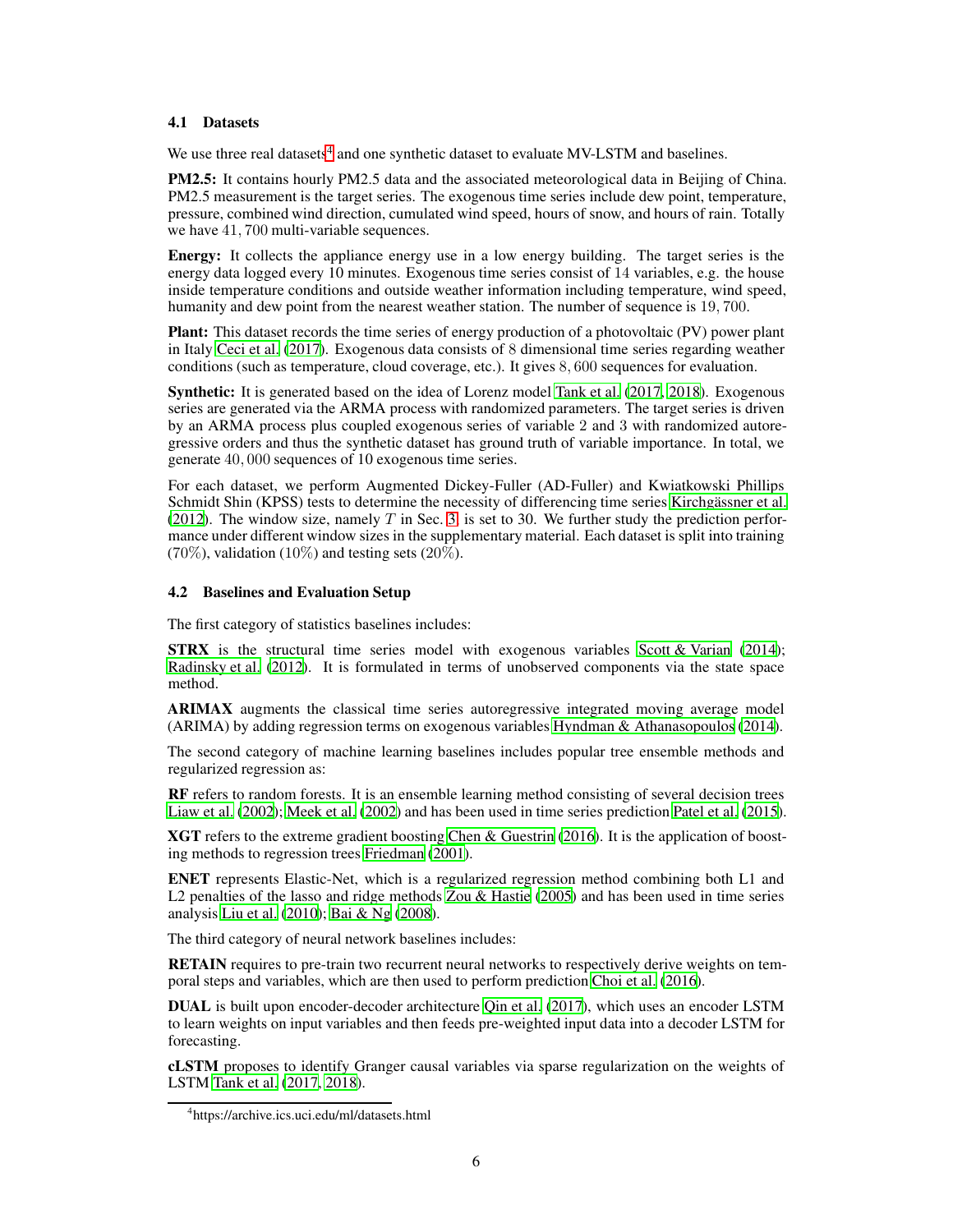Additionally, we have two variants of MV-LSTM denoted by MV-Indep and MV-Fusion, which are developed to evaluate the efficacy of the updating and mixture mechanism of MV-LSTM. MV-Indep builds independent recurrent neural networks for each input variable, whose outputs are fed into the mixture attention process to obtain prediction. The only difference between MV-Fusion and MV-LSTM is that, instead of using mixture attention, MV-Fusion fuses the hidden states of each variable into one hidden state via variable attention.

In ARIMAX, the orders of auto-regression and moving-average terms are set via the autocorrelation and partial autocorrelation. For RF and XGT, the hyper-parameter tree depth and the number of iterations are chosen from range  $[3, 10]$  and  $[3, 200]$  via grid search. For XGT, L2 regularization is added by searching within  $\{0.0001, 0.001, 0.01, 0.1, 1, 10\}$ . As for ENET, the coefficients for L2 and L1 penalties are selected from  $\{0, 0.1, 0.3, 0.5, 0.7, 0.9, 1, 1.5, 2\}$ . For these machine learning baselines, multi-variable input sequences are flattened into feature vectors.

We implemented MV-LSTM and neural network baselines with Tensorflow<sup>[5](#page-6-0)</sup>. For training, we used Adam with the mini-batch of 64 instances [Kingma & Ba \(2014](#page-9-17)). For the size of recurrent and dense layers in the baselines, we conduct grid search over {16, 32, 64, 128, 256, 512}. The size of the MV-LSTM recurrent layer is set by the number of neurons per variable selected from  $\{10, 15, 20, 25\}$ . Dropout is set to 0.5. Learning rate is searched in  $\{0.0005, 0.001, 0.005, 0.01, 0.05\}$ . L2 regularization is added with the coefficient chosen from  $\{0.0001, 0.001, 0.01, 0.1, 1.0\}$ . We train each approach 10 times and report average performance.

We consider two metrics to measure the prediction performance. Specifically, RMSE is defined as RMSE  $=\sqrt{\sum_t (y_t - \hat{y}_t)^2 / M}$ . MAE is defined as MAE  $=\sum_t |y_t - \hat{y}_t| / M$ .

## 4.3 Prediction Performance

We report the prediction errors of all approaches in Table [1](#page-6-1) and Table [2.](#page-7-0) In Table [1,](#page-6-1) we observe that in most of the time, STRX and ARIMAX underperform machine learning and neural network solutions. Among RF, XGT, and ENET, XGT performs the best mostly. As for neural network baselines, DUAL outperforms RETAIN and cLSTM as well as machine learning baselines in the Synthetic and Energy datasets. Our MV-LSTM outperforms baselines by around 40% at most. MV-LSTM performs slightly better than both of MV-Fusion and MV-Indep, while providing the interpretation benefit, which is shown in the next group of experiments. Above observations also apply to the MAE results in Table [2](#page-7-0) and we skip the detailed description.

<span id="page-6-1"></span>

| rable 1. Therage test Kingda and state efforts |                 |                  |                   |                  |
|------------------------------------------------|-----------------|------------------|-------------------|------------------|
| Dataset<br>Methods                             | Synthetic       | Energy           | Plant             | PM2.5            |
| <b>STRX</b>                                    | $9.23 \pm 0.12$ | $56.87 \pm 0.09$ | $249.89 \pm 0.13$ | $52.51 \pm 0.22$ |
| <b>ARIMAX</b>                                  | $9.04 \pm 0.03$ | $50.04 \pm 0.06$ | $223.72 \pm 0.15$ | $42.51 \pm 0.13$ |
| RF                                             | $6.15 \pm 0.04$ | $49.64 \pm 1.80$ | $165.71 \pm 0.15$ | $33.84 \pm 1.13$ |
| <b>XGT</b>                                     | $6.06 \pm 0.03$ | $41.15 \pm 0.06$ | $166.65 \pm 0.09$ | $25.00 \pm 0.02$ |
| <b>ENET</b>                                    | $6.05 \pm 0.01$ | $42.78 \pm 0.11$ | $173.26 \pm 0.11$ | $26.03 \pm 0.19$ |
| <b>DUAL</b>                                    | $6.17 \pm 0.05$ | $40.30 \pm 0.11$ | $175.34 \pm 0.45$ | $25.53 \pm 0.08$ |
| <b>RETAIN</b>                                  | $6.18 \pm 0.01$ | $54.77 \pm 0.11$ | $286.64 \pm 0.25$ | $61.22 \pm 0.49$ |
| cLSTM                                          | $6.37 \pm 0.01$ | $65.42 \pm 0.23$ | $167.56 \pm 0.34$ | $83.59 \pm 0.05$ |
| MV-Fusion                                      | $6.02 \pm 0.03$ | $41.26 \pm 0.06$ | $162.63 \pm 0.52$ | $25.94 \pm 0.06$ |
| MV-Indep                                       | $6.06 \pm 0.05$ | $40.20 \pm 0.07$ | $159.90 \pm 0.22$ | $25.15 \pm 0.12$ |
| <b>MV-LSTM</b>                                 | $5.92 \pm 0.03$ | 39.81 $\pm 0.03$ | $157.23 \pm 0.16$ | $24.79 \pm 0.09$ |

Table 1: Average test RMSE and std. errors

#### 4.4 Model Interpretation

In this part, we compare MV-LSTM to baselines also with interpretability over the variable importance, i.e. DUAL, RETAIN and cLSTM. For real datasets without ground truth about variable importance, we perform Granger causality test [Arnold et al.](#page-8-9) [\(2007\)](#page-8-9) to identify causal variables, which are

<span id="page-6-0"></span><sup>&</sup>lt;sup>5</sup> Code will be released upon requested.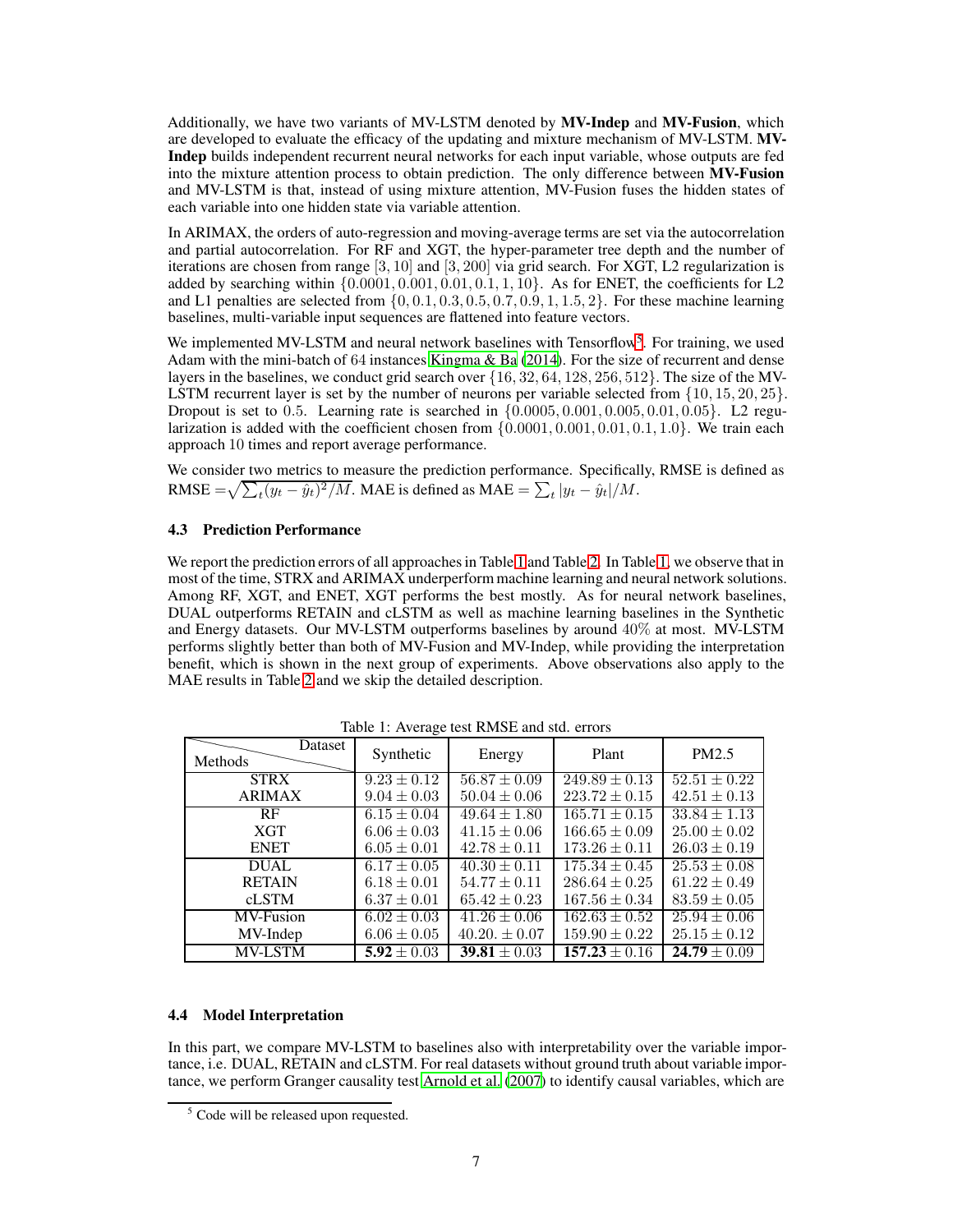<span id="page-7-0"></span>

| radio 2. Twords toot in the and state chois |                 |                  |                   |                  |
|---------------------------------------------|-----------------|------------------|-------------------|------------------|
| Dataset<br>Methods                          | Synthetic       | Energy           | Plant             | PM2.5            |
| <b>STRX</b>                                 | $7.44 \pm 0.11$ | $68.77 \pm 0.10$ | $201.03 \pm 0.20$ | $53.93 \pm 0.12$ |
| <b>ARIMAX</b>                               | $7.32 \pm 0.04$ | $50.43 \pm 0.04$ | $174.09 \pm 0.18$ | $40.05 \pm 0.10$ |
| RF                                          | $5.23 \pm 0.03$ | $27.30 \pm 0.23$ | $134.84 \pm 0.18$ | $22.27 \pm 0.03$ |
| <b>XGT</b>                                  | $5.15 \pm 0.01$ | $20.20 \pm 0.04$ | $133.69 \pm 0.10$ | $15.72 \pm 0.04$ |
| <b>ENET</b>                                 | $5.17 \pm 0.04$ | $21.68 \pm 0.09$ | $139.00 \pm 0.09$ | $15.92 \pm 0.02$ |
| <b>DUAL</b>                                 | $5.10 \pm 0.03$ | $20.75 \pm 0.17$ | $139.16 \pm 0.40$ | $16.02 \pm 0.12$ |
| <b>RETAIN</b>                               | $5.25 \pm 0.01$ | $29.70 \pm 0.12$ | $235.98 \pm 0.27$ | $44.50 \pm 0.32$ |
| <b>cLSTM</b>                                | $5.41 \pm 0.01$ | $35.88 \pm 0.11$ | $142.97 \pm 0.14$ | $65.71 \pm 0.09$ |
| <b>MV-Fusion</b>                            | $5.17 \pm 0.07$ | $21.13 \pm 0.17$ | $133.64 \pm 1.30$ | $16.06 \pm 0.08$ |
| MV-Indep                                    | $5.25 \pm 0.02$ | $19.92 \pm 0.11$ | $138.23 \pm 0.64$ | $15.55 \pm 0.11$ |
| <b>MV-LSTM</b>                              | 4.98 $\pm 0.01$ | $19.79 \pm 0.15$ | $132.54 \pm 0.21$ | $15.24 \pm 0.04$ |

Table 2: Average test MAE and std. errors

considered as important variables for the further comparison. For the synthetic dataset, we evaluate by observing whether an approach can recognize variable 2 and 3 with high importance value.

Similar to MV-LSTM, we can collect variable attentions of each sequence in DUAL and RETAIN and obtain importance value by Eq. [\(14\)](#page-4-2). Note that variable attentions obtained in RETAIN are unnormalized values. In cLSTM, we identify important variables by non-zero corresponding weights of the neural network [Tank et al. \(2018](#page-10-8)) and thus have no importance value to report in Table [3.](#page-7-1)

Table [3](#page-7-1) reports some top variables ranked by the corresponding importance value in the brackets. The higher the importance value, the more crucial the variable. In dataset PM2.5, three variables (i.e. dew point, cumulated wind speed, and pressure) identified as Granger causal variables are also top ranked by the variable importance in MV-LSTM. As is pointed out by [Liang et al. \(2015\)](#page-9-18), dew point and pressure are the most influential. Strong wind can bring dry and fresh air and it is crucial as well. This is in line with the variable importance detected by MV-LSTM. On the contrary, baselines miss identifying some variables. Likewise, for Plant dataset, as is suggested by [Mekhilef et al.](#page-10-18) [\(2012\)](#page-10-18); Ghazi  $\&$  Ip (2014) in addition to cloud cover, humidity, wind speed, and temperature affect the efficiency of PV cells and thus important for power generation.

<span id="page-7-1"></span>

|           |                | rable 5. Interpretation or variable importance.                                                             |
|-----------|----------------|-------------------------------------------------------------------------------------------------------------|
| Dataset   | Method         | Rank of variables according to importance                                                                   |
|           | MV-LSTM        | Dew point $(0.38)$ , Cumulated wind speed $(0.35)$ , Pressure $(0.073)$                                     |
| PM2.5     | <b>DUAL</b>    | Temperature $(0.29)$ , Dew Point $(0.26)$ , Pressure $(0.21)$                                               |
|           | <b>RETAIN</b>  | Pressure $(1.14)$ , Cumulated hours of snow $(0.04)$ , Cumulated wind speed $(-0.42)$                       |
|           | cLSTM          | Dew Point, Pressure, Temperature                                                                            |
|           | <b>MV-LSTM</b> | Cloud cover $(0.26)$ , Wind speed $(0.12)$ , Temperature $(0.09)$ , Humidity $(0.07)$                       |
| Plant     | <b>DUAL</b>    | Humidity $(0.29)$ , Cloud cover $(0.16)$ , Wind speed $(0.15)$ , Temperature $(0.14)$                       |
|           | <b>RETAIN</b>  | Plant temp. $(0.69)$ , Wind speed $(0.38)$ , Dew point $(0.35)$ , Temperature $(0.25)$                      |
|           | cLSTM          | Dew point, Humidity, Plant temperature, Wind bearing                                                        |
|           | <b>MV-LSTM</b> | Living room temp. $(0.36)$ , Office room temp. $(0.17)$ , Parents room temp. $(0.17)$                       |
| Energy    | <b>DUAL</b>    | Humidity outside $(0.17)$ , Wind speed $(0.16)$ , Living room temp. $(0.10)$                                |
|           | <b>RETAIN</b>  | Building outside temp. $(0.13)$ , Parents room temp. $(0.11)$ , Outside temp. $(0.11)$                      |
|           | cLSTM          | Humidity outside, Office room temp., Living room temp.                                                      |
|           | <b>MV-LSTM</b> | Variable 3 $(0.18)$ , Variable 2 $(0.18)$ , Variable 8 $(0.17)$ , Variable 6 $(0.15)$ , Variable 4 $(0.13)$ |
| Synthetic | DUAL.          | Variable 1 $(0.12)$ , Variable 0 $(0.12)$ , Variable 7 $(0.11)$ , Variable 3 $(0.10)$ , Variable 6 $(0.10)$ |
|           | <b>RETAIN</b>  | Variable 10 (1.08), Variable 8(0.09), Variable 9(0.07), Variable 4 (0.06), Variable 6 (0.05)                |
|           | cLSTM          | Variable 7, Variable 6, Variable 0, Variable 3, Variable 1                                                  |

Table 3: Interpretation of variable importance

\*Color box · represents the variable is important based on Granger causality test or ground truth.

Furthermore, Figure [3](#page-8-10) visualizes the histograms of attention values of two example variables in the PM2.5 dataset. In MV-LSTM, compared with priors, the posterior attention of the variable "dew point" shifts rightward, while the posterior of variable "cumulated hours of rain" moves towards zero.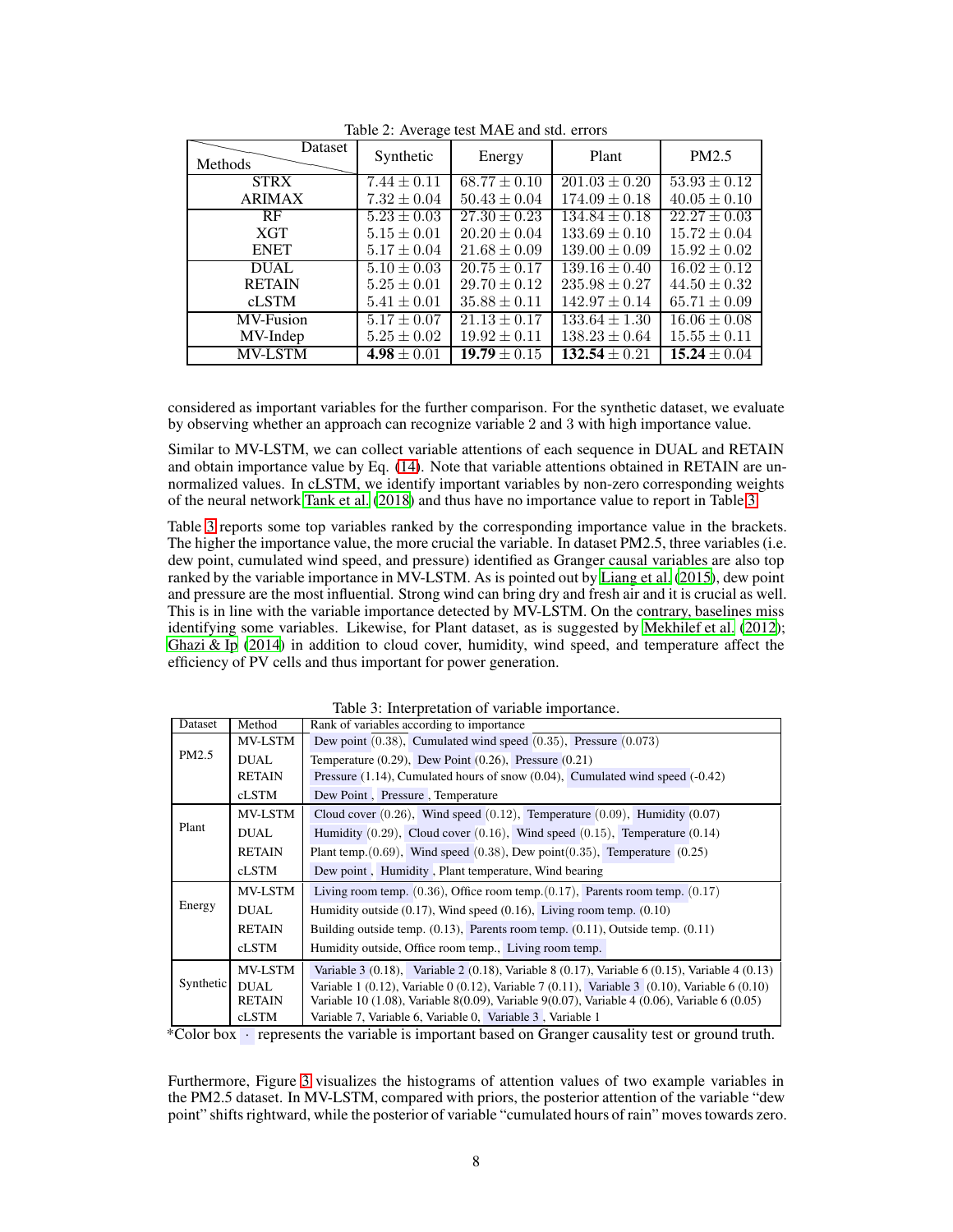<span id="page-8-10"></span>

Figure 3: Histogram visualization of variable attentions w.r.t. two example variables in PM2.5. For MV-LSTM, both prior and posterior attentions are shown. DUAL and RETAIN only have attention weights.

It indicates that posterior attention rectifies the prior by taking into account the predictive likelihood. As a result, the variable importance derived from posterior attention is more distinguishable and informative, compared with the attention weights in DUAL and RETAIN.

## 5 Conclusion

In this paper, we propose an interpretable multi-variable LSTM for time series with exogenous variables. Based on the tensorized hidden states in MV-LSTM, we develop mixture temporal and variable attention mechanism, which enables to infer and quantify the variable importance w.r.t. the target series. Extensive experiments on a synthetic dataset with ground truth and real datasets with Granger causality test exhibit the superior prediction performance and interpretability of MV-LSTM.

## References

- <span id="page-8-9"></span>Andrew Arnold, Yan Liu, and Naoki Abe. Temporal causal modeling with graphical granger methods. In *Proceedings of the 13th ACM SIGKDD international conference on Knowledge discovery and data mining*, pp. 66–75. ACM, 2007.
- <span id="page-8-1"></span>Dzmitry Bahdanau, Kyunghyun Cho, and Yoshua Bengio. Neural machine translation by jointly learning to align and translate. In *International Conference on Learning Representations*, 2014.
- <span id="page-8-8"></span>Jushan Bai and Serena Ng. Forecasting economic time series using targeted predictors. *Journal of Econometrics*, 146(2):304–317, 2008.
- <span id="page-8-5"></span>Christopher M Bishop. Mixture density networks. 1994.
- <span id="page-8-6"></span>Michelangelo Ceci, Roberto Corizzo, Fabio Fumarola, Donato Malerba, and Aleksandra Rashkovska. Predictive modeling of pv energy production: How to set up the learning task for a better prediction? *IEEE Transactions on Industrial Informatics*, 13(3):956–966, 2017.
- <span id="page-8-7"></span>Tianqi Chen and Carlos Guestrin. Xgboost: A scalable tree boosting system. In *SIGKDD*, pp. 785–794. ACM, 2016.
- <span id="page-8-0"></span>Kyunghyun Cho, Bart Van Merriënboer, Dzmitry Bahdanau, and Yoshua Bengio. On the properties of neural machine translation: Encoder-decoder approaches. *arXiv preprint arXiv:1409.1259*, 2014.
- <span id="page-8-3"></span>Edward Choi, Mohammad Taha Bahadori, Jimeng Sun, Joshua Kulas, Andy Schuetz, and Walter Stewart. Retain: An interpretable predictive model for healthcare using reverse time attention mechanism. In *Advances in Neural Information Processing Systems*, pp. 3504–3512, 2016.
- <span id="page-8-4"></span>Heeyoul Choi, Kyunghyun Cho, and Yoshua Bengio. Fine-grained attention mechanism for neural machine translation. *Neurocomputing*, 284:171–176, 2018.
- <span id="page-8-2"></span>Jan K Chorowski, Dzmitry Bahdanau, Dmitriy Serdyuk, Kyunghyun Cho, and Yoshua Bengio. Attention-based models for speech recognition. In *Advances in neural information processing systems*, pp. 577–585, 2015.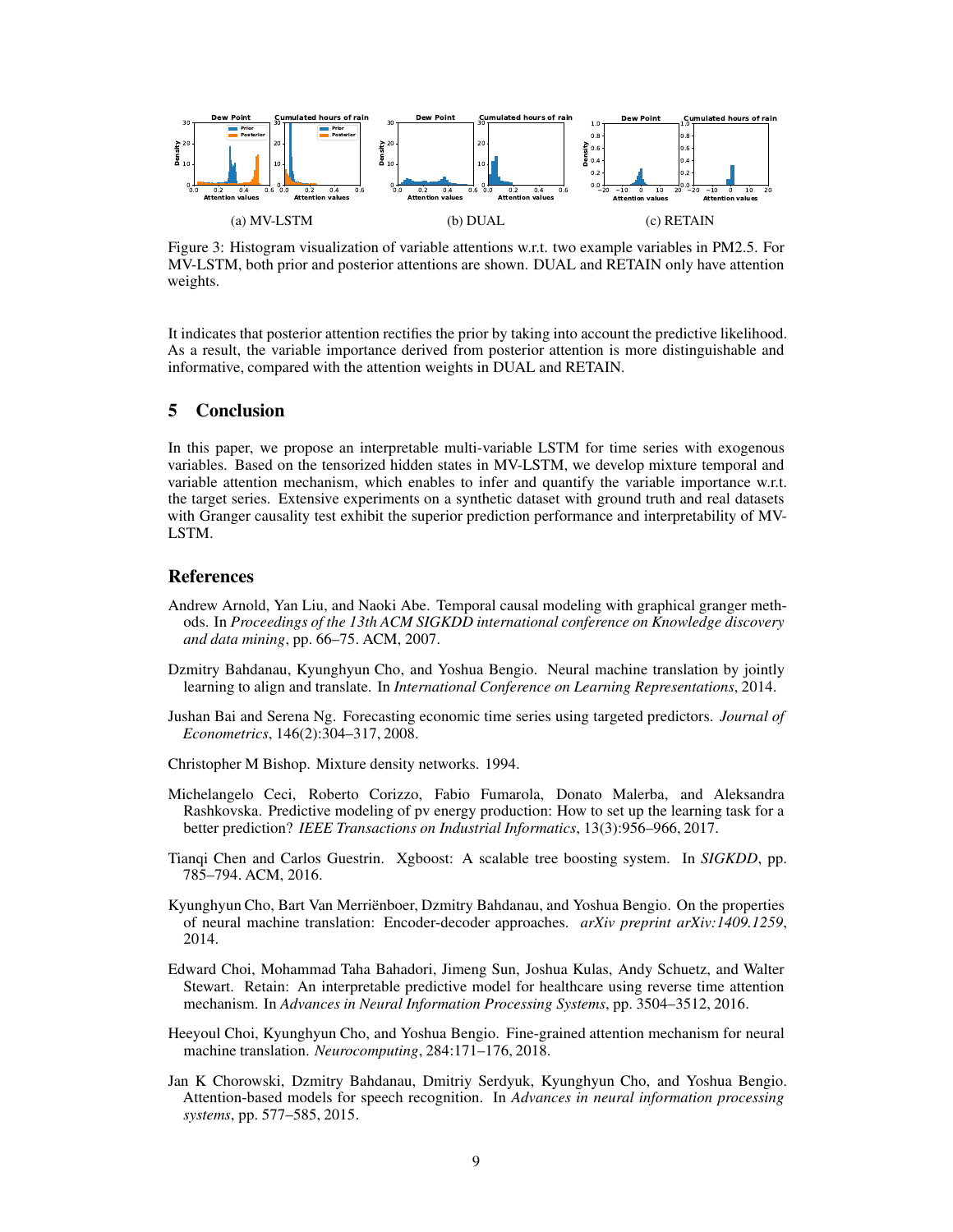- <span id="page-9-4"></span>Yagmur Gizem Cinar, Hamid Mirisaee, Parantapa Goswami, Eric Gaussier, Ali Aït-Bachir, and Vadim Strijov. Position-based content attention for time series forecasting with sequence-tosequence rnns. In *International Conference on Neural Information Processing*, pp. 533–544. Springer, 2017.
- <span id="page-9-5"></span>Eugen Diaconescu. The use of narx neural networks to predict chaotic time series. *Wseas Transactions on computer research*, 3(3):182–191, 2008.
- <span id="page-9-0"></span>Robert DiPietro, Christian Rupprecht, Nassir Navab, and Gregory D Hager. Analyzing and exploiting narx recurrent neural networks for long-term dependencies. In *International Conference on Learning Representations*, 2017.
- <span id="page-9-8"></span>Kien Do, Truyen Tran, and Svetha Venkatesh. Matrix-centric neural networks. *arXiv preprint arXiv:1703.01454*, 2017.
- <span id="page-9-16"></span>Jerome H Friedman. Greedy function approximation: a gradient boosting machine. *Annals of statistics*, pp. 1189–1232, 2001.
- <span id="page-9-19"></span>Sanaz Ghazi and Kenneth Ip. The effect of weather conditions on the efficiency of pv panels in the southeast of uk. *Renewable Energy*, 69:50–59, 2014.
- <span id="page-9-12"></span>Alex Graves. Generating sequences with recurrent neural networks. *arXiv preprint arXiv:1308.0850*, 2013.
- <span id="page-9-3"></span>Tian Guo, Zhao Xu, Xin Yao, Haifeng Chen, Karl Aberer, and Koichi Funaya. Robust online time series prediction with recurrent neural networks. In *2016 IEEE DSAA*, pp. 816–825. IEEE, 2016.
- <span id="page-9-7"></span>Tian Guo, Tao Lin, and Yao Lu. An interpretable lstm neural network for autoregressive exogenous model. In *workshop track at International Conference on Learning Representations*, 2018.
- <span id="page-9-9"></span>Zhen He, Shaobing Gao, Liang Xiao, Daxue Liu, Hangen He, and David Barber. Wider and deeper, cheaper and faster: Tensorized lstms for sequence learning. In *Advances in Neural Information Processing Systems*, pp. 1–11, 2017.
- <span id="page-9-2"></span>Sepp Hochreiter and Jürgen Schmidhuber. Long short-term memory. *Neural computation*, 9(8): 1735–1780, 1997.
- <span id="page-9-1"></span>Ziniu Hu, Weiqing Liu, Jiang Bian, Xuanzhe Liu, and Tie-Yan Liu. Listening to chaotic whispers: A deep learning framework for news-oriented stock trend prediction. In *Proceedings of the Eleventh ACM International Conference on Web Search and Data Mining*, pp. 261–269. ACM, 2018.
- <span id="page-9-14"></span>Rob J Hyndman and George Athanasopoulos. *Forecasting: principles and practice*. OTexts, 2014.
- <span id="page-9-17"></span>Diederik P Kingma and Jimmy Ba. Adam: A method for stochastic optimization. *arXiv preprint arXiv:1412.6980*, 2014.
- <span id="page-9-13"></span>Gebhard Kirchgässner, Jürgen Wolters, and Uwe Hassler. *Introduction to modern time series analysis*. Springer Science & Business Media, 2012.
- <span id="page-9-10"></span>Jan Koutnik, Klaus Greff, Faustino Gomez, and Juergen Schmidhuber. A clockwork rnn. In *International Conference on Machine Learning*, pp. 1863–1871, 2014.
- <span id="page-9-11"></span>Oleksii Kuchaiev and Boris Ginsburg. Factorization tricks for lstm networks. *arXiv preprint arXiv:1703.10722*, 2017.
- <span id="page-9-6"></span>Guokun Lai, Wei-Cheng Chang, Yiming Yang, and Hanxiao Liu. Modeling long-and short-term temporal patterns with deep neural networks. *arXiv preprint arXiv:1703.07015*, 2017.
- <span id="page-9-18"></span>Xuan Liang, Tao Zou, Bin Guo, Shuo Li, Haozhe Zhang, Shuyi Zhang, Hui Huang, and Song Xi Chen. Assessing beijing's pm2. 5 pollution: severity, weather impact, apec and winter heating. In *Proc. R. Soc. A*, volume 471, pp. 20150257. The Royal Society, 2015.
- <span id="page-9-15"></span>Andy Liaw, Matthew Wiener, et al. Classification and regression by randomforest. *R news*, 2(3): 18–22, 2002.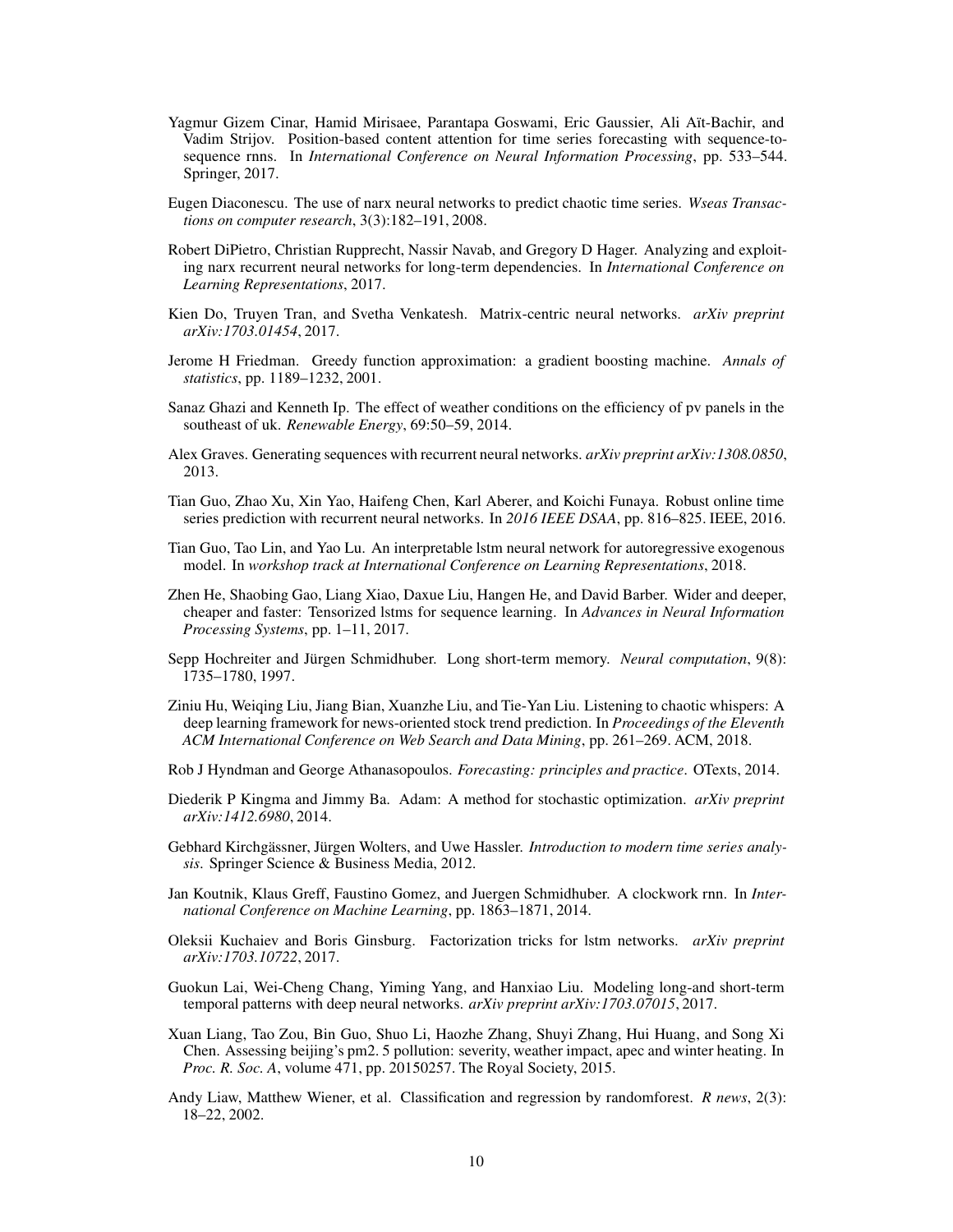- <span id="page-10-4"></span>Tao Lin, Tian Guo, and Karl Aberer. Hybrid neural networks for learning the trend in time series. In *Proceedings of the Twenty-Sixth International Joint Conference on Artificial Intelligence, IJCAI-17*, pp. 2273–2279, 2017.
- <span id="page-10-1"></span>Tsungnan Lin, Bill G Horne, Peter Tino, and C Lee Giles. Learning long-term dependencies in narx recurrent neural networks. *IEEE Transactions on Neural Networks*, 7(6):1329–1338, 1996.
- <span id="page-10-3"></span>Zachary C Lipton, David C Kale, Charles Elkan, and Randall Wetzell. Learning to diagnose with lstm recurrent neural networks. *arXiv preprint arXiv:1511.03677*, 2015.
- <span id="page-10-17"></span>Yan Liu, Alexandru Niculescu-Mizil, Aurelie C Lozano, and Yong Lu. Learning temporal causal graphs for relational time-series analysis. In *ICML*, pp. 687–694, 2010.
- <span id="page-10-15"></span>Christopher Meek, David Maxwell Chickering, and David Heckerman. Autoregressive tree models for time-series analysis. In *SDM*, pp. 229–244. SIAM, 2002.
- <span id="page-10-18"></span>S Mekhilef, R Saidur, and M Kamalisarvestani. Effect of dust, humidity and air velocity on efficiency of photovoltaic cells. *Renewable and sustainable energy reviews*, 16(5):2920–2925, 2012.
- <span id="page-10-11"></span>Daniel Neil, Michael Pfeiffer, and Shih-Chii Liu. Phased lstm: Accelerating recurrent network training for long or event-based sequences. In *Advances in Neural Information Processing Systems*, pp. 3882–3890, 2016.
- <span id="page-10-10"></span>Alexander Novikov, Dmitrii Podoprikhin, Anton Osokin, and Dmitry P Vetrov. Tensorizing neural networks. In *Advances in Neural Information Processing Systems*, pp. 442–450, 2015.
- <span id="page-10-16"></span>Jigar Patel, Sahil Shah, Priyank Thakkar, and K Kotecha. Predicting stock and stock price index movement using trend deterministic data preparation and machine learning techniques. *Expert Systems with Applications*, 42(1):259–268, 2015.
- <span id="page-10-0"></span>Yao Qin, Dongjin Song, Haifeng Cheng, Wei Cheng, Guofei Jiang, and Garrison W. Cottrell. A dual-stage attention-based recurrent neural network for time series prediction. In *Proceedings of the 26th International Joint Conference on Artificial Intelligence*, IJCAI'17, pp. 2627–2633. AAAI Press, 2017.
- <span id="page-10-14"></span>Kira Radinsky, Krysta Svore, Susan Dumais, Jaime Teevan, Alex Bocharov, and Eric Horvitz. Modeling and predicting behavioral dynamics on the web. In *WWW*, pp. 599–608. ACM, 2012.
- <span id="page-10-13"></span>Steven L Scott and Hal R Varian. Predicting the present with bayesian structural time series. *International Journal of Mathematical Modelling and Numerical Optimisation*, 5(1-2):4–23, 2014.
- <span id="page-10-12"></span>Noam Shazeer, Azalia Mirhoseini, Krzysztof Maziarz, Andy Davis, Quoc Le, Geoffrey Hinton, and Jeff Dean. Outrageously large neural networks: The sparsely-gated mixture-of-experts layer. *International Conference on Learning Representations*, 2017.
- <span id="page-10-2"></span>Elsa Siggiridou and Dimitris Kugiumtzis. Granger causality in multivariate time series using a timeordered restricted vector autoregressive model. *IEEE Transactions on Signal Processing*, 64(7): 1759–1773, 2016.
- <span id="page-10-5"></span>Ilya Sutskever, Oriol Vinyals, and Quoc V Le. Sequence to sequence learning with neural networks. In *Advances in neural information processing systems*, pp. 3104–3112, 2014.
- <span id="page-10-7"></span>Alex Tank, Ian Cover, Nicholas J Foti, Ali Shojaie, and Emily B Fox. An interpretable and sparse neural network model for nonlinear granger causality discovery. *arXiv preprint arXiv:1711.08160*, 2017.
- <span id="page-10-8"></span>Alex Tank, Ian Covert, Nicholas Foti, Ali Shojaie, and Emily Fox. Neural granger causality for nonlinear time series. *arXiv preprint arXiv:1802.05842*, 2018.
- <span id="page-10-9"></span>Ashish Vaswani, Noam Shazeer, Niki Parmar, Jakob Uszkoreit, Llion Jones, Aidan N Gomez, Łukasz Kaiser, and Illia Polosukhin. Attention is all you need. In *Advances in Neural Information Processing Systems*, pp. 6000–6010, 2017.
- <span id="page-10-6"></span>Oriol Vinyals, Meire Fortunato, and Navdeep Jaitly. Pointer networks. In *Advances in Neural Information Processing Systems*, pp. 2692–2700, 2015.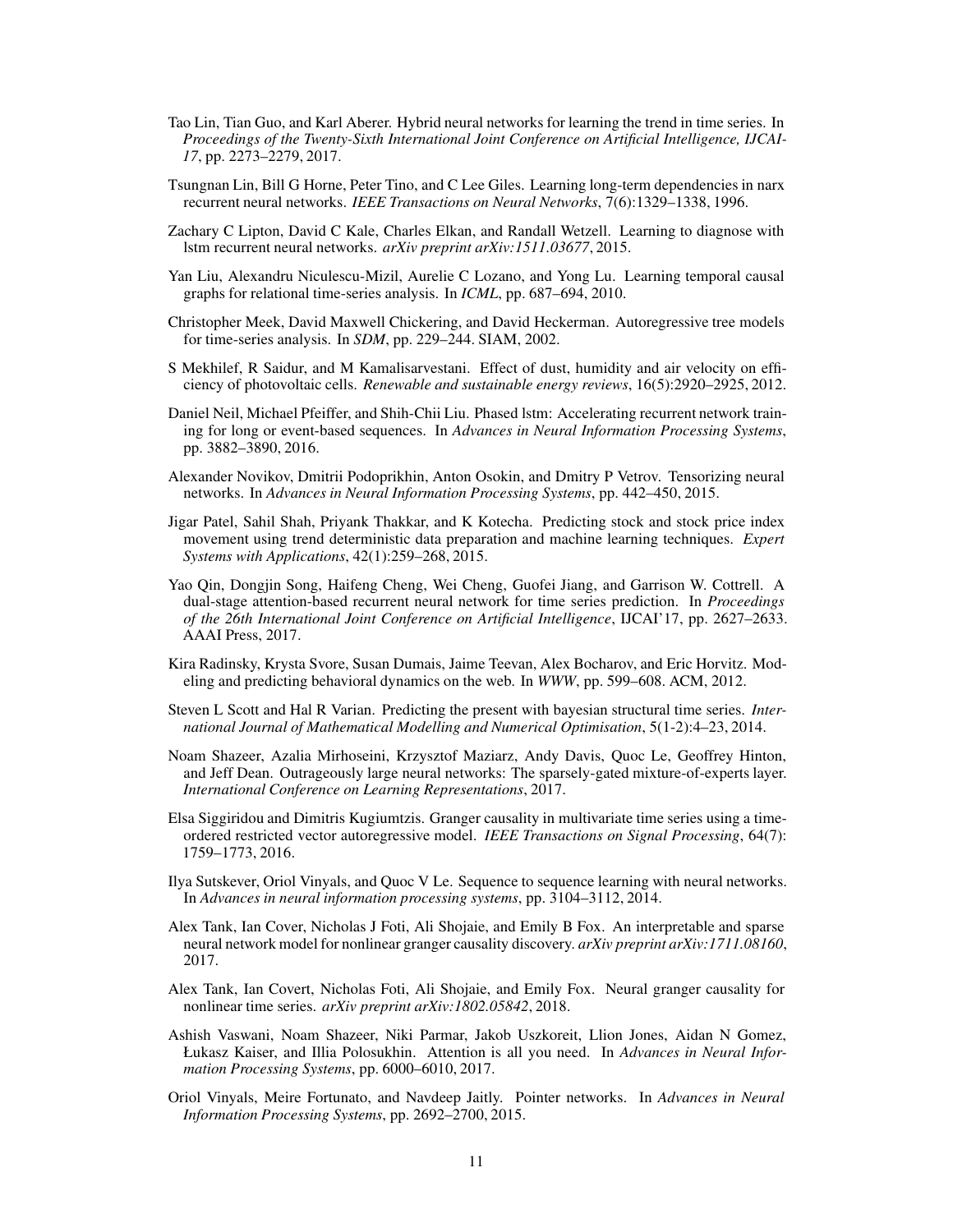- <span id="page-11-3"></span>Linlin Wang, Zhu Cao, Yu Xia, and Gerard de Melo. Morphological segmentation with window lstm neural networks. In *AAAI*, 2016.
- <span id="page-11-0"></span>Jian Bo Yang, Minh Nhut Nguyen, Phyo Phyo San, Xiao Li Li, and Shonali Krishnaswamy. Deep convolutional neural networks on multichannel time series for human activity recognition. In *IJCAI*, pp. 25–31, 2015.
- <span id="page-11-1"></span>Ryad Zemouri, Rafael Gouriveau, and Noureddine Zerhouni. Defining and applying prediction performance metrics on a recurrent narx time series model. *Neurocomputing*, 73(13-15):2506– 2521, 2010.
- <span id="page-11-4"></span>Liheng Zhang, Charu Aggarwal, and Guo-Jun Qi. Stock price prediction via discovering multifrequency trading patterns. In *Proceedings of the 23rd ACM SIGKDD International Conference on Knowledge Discovery and Data Mining*, pp. 2141–2149. ACM, 2017.
- <span id="page-11-2"></span>Xiabing Zhou, Wenhao Huang, Ni Zhang, Weisong Hu, Sizhen Du, Guojie Song, and Kunqing Xie. Probabilistic dynamic causal model for temporal data. In *Neural Networks (IJCNN), 2015 International Joint Conference on*, pp. 1–8. IEEE, 2015.
- <span id="page-11-5"></span>Bo Zong, Qi Song, Martin Renqiang Min, Wei Cheng, Cristian Lumezanu, Daeki Cho, and Haifeng Chen. Deep autoencoding gaussian mixture model for unsupervised anomaly detection. In *International Conference on Learning Representations*, 2018.
- <span id="page-11-6"></span>Hui Zou and Trevor Hastie. Regularization and variable selection via the elastic net. *Journal of the Royal Statistical Society: Series B (Statistical Methodology)*, 67(2):301–320, 2005.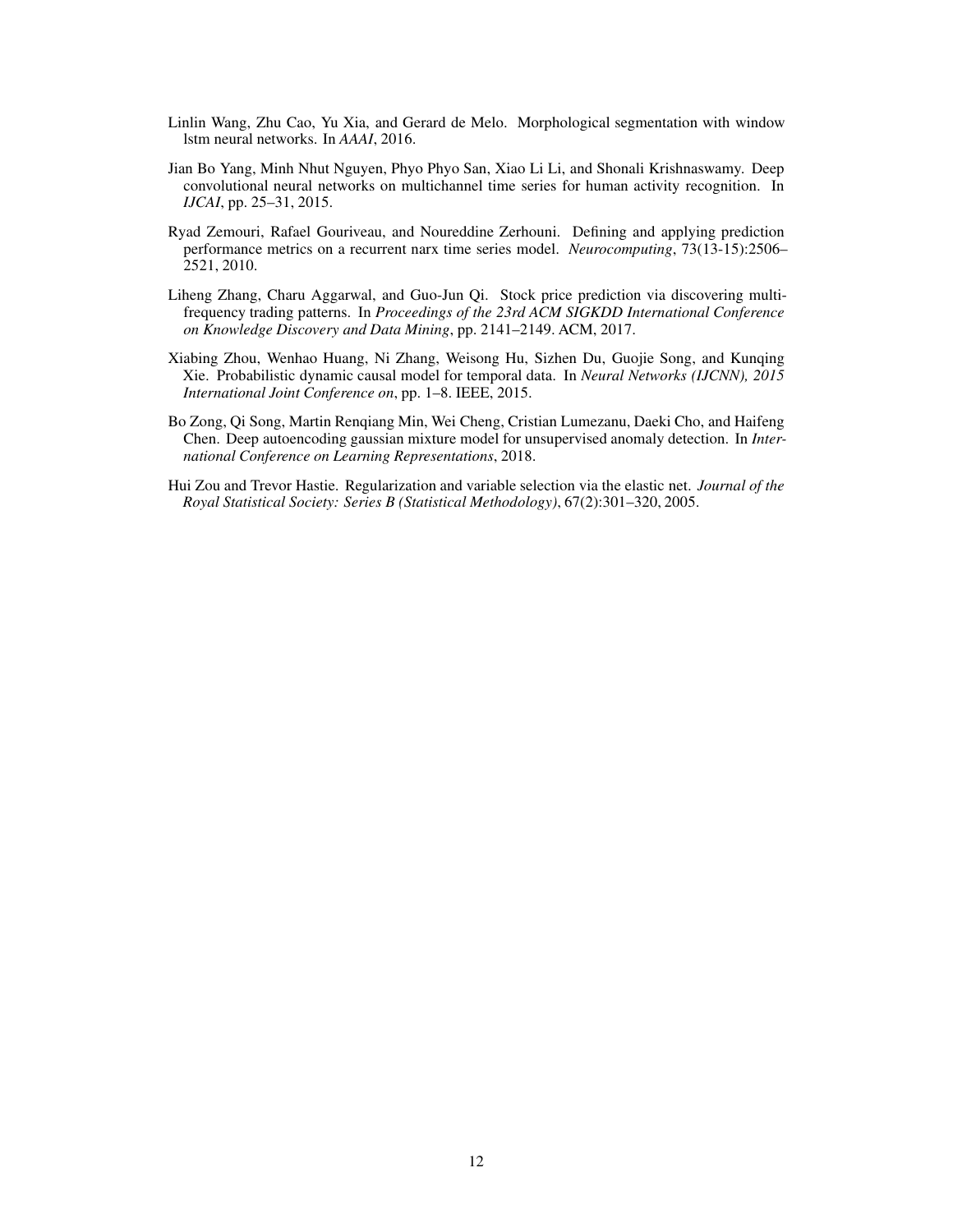# 6 Appendix

## 6.1 Multi-Variable LSTM

Theorem 1. *The hidden states and memory cells in MV-LSTM are updated by the process below:*

$$
\mathbf{J}_t = \tanh\left(\mathbf{W}_h \circledast_N \mathbf{H}_{t-1} + \mathbf{W}_x * \mathbf{x}_t + \mathbf{b}_j\right)
$$
\n
$$
\begin{bmatrix}\n\mathbf{i}_t \\
\mathbf{f}_t \\
\mathbf{o}_t\n\end{bmatrix} = \sigma\left(\mathbf{W}[\mathbf{x}_t \oplus \text{vec}(\mathbf{H}_{t-1})] + \mathbf{b}\right)
$$
\n
$$
\mathbf{c}_t = \mathbf{f}_t \odot \mathbf{c}_{t-1} + \mathbf{i}_t \odot \text{vec}(\mathbf{J}_t)
$$
\n
$$
\mathbf{H}_t = \text{matricization}(\mathbf{o}_t \odot \tanh(\mathbf{c}_t))
$$

and therefore each element  $\mathbf{h}^n_t$  of hidden state matrix  $\mathbf{H}_t = [\mathbf{h}^1_t \,, \cdots, \, \mathbf{h}^N_t]^\top$  encodes the information *exclusively from the corresponding input variable* n*.*

*Proof.* By the tensor-dot operation  $\otimes_N$ , only the elements of  $W_h$  and  $H_{t-1}$  corresponding to n are matched to perform calculation, namely  $\mathbf{W}_h \otimes_N \mathbf{H}_{t-1} = [\mathbf{W}_h^{\text{T}} \mathbf{h}_{t-1}^1, \cdots, \mathbf{W}_h^N \mathbf{h}_{t-1}^N]^{\top}$ . Meanwhile, since the product between input-hidden transition weights and input vector is  $\mathcal{W}_x * x_t =$  $[\mathbf{W}_x^1 x_t^1, \cdots, \mathbf{W}_x^N x_t^N]^\top$ , each resulting element  $\mathbf{W}_x^1 x_t^n$  only carries information about variable n. Then, though the derivation of gates  $\mathbf{i}_t$ ,  $\mathbf{f}_t$ , and  $\mathbf{o}_t$  mix information from all input variables in order to capture cross-correlation among variables, memory cells are updated by multiplication operation between gates and  $J_t$  and therefore the information encoded in  $J_t$  are still specific to each input variable. Likewise, hidden state matrix  $H_t$  derived from the updated memory retain the variable-wise hidden states.  $\Box$ 

#### 6.2 Prediction Performance

In addition to the results under window size 30 in Table [1](#page-6-1) and [2,](#page-7-0) we report the prediction errors under different window sizes i.e. T in Eq. [\(12\)](#page-4-3).

| THE R. P. P. LEWIS CO., PERSONAL SIGNAL CHOICE OF MILLION SIGN TO |                 |                  |                   |                  |
|-------------------------------------------------------------------|-----------------|------------------|-------------------|------------------|
| Dataset<br>Methods                                                | Synthetic       | Energy           | Plant             | PM2.5            |
| <b>STRX</b>                                                       | $4.32 \pm 0.02$ | $51.42 \pm 0.05$ | $214.44 \pm 0.32$ | $45.32 \pm 0.13$ |
| <b>ARIMAX</b>                                                     | $4.23 \pm 0.03$ | $47.04 \pm 0.04$ | $204.34 \pm 0.53$ | $45.55 \pm 0.09$ |
| RF                                                                | $2.22 \pm 0.06$ | $45.41 \pm 0.11$ | $163.02 \pm 0.23$ | $29.64 \pm 0.13$ |
| <b>XGT</b>                                                        | $2.19 \pm 0.06$ | $40.53 \pm 0.09$ | $163.24 \pm 0.43$ | $25.14 \pm 0.09$ |
| <b>ENET</b>                                                       | $2.19 \pm 0.03$ | $42.77 \pm 0.05$ | $164.0 \pm 0.41$  | $25.92 \pm 0.11$ |
| <b>DUAL</b>                                                       | $2.21 \pm 0.01$ | $39.97 \pm 0.04$ | $158.40 \pm 0.23$ | $25.60 \pm 0.09$ |
| <b>RETAIN</b>                                                     | $2.25 \pm 0.02$ | $52.68 \pm 0.05$ | $256.09 \pm 0.12$ | $52.43 \pm 0.10$ |
| cLSTM                                                             | $2.34 \pm 0.04$ | $46.32 \pm 009.$ | $168.32 \pm 0.16$ | $31.42 \pm 0.11$ |
| MV-Fusion                                                         | $2.14 \pm 0.03$ | $40.13 \pm 0.11$ | $159.54 \pm 0.34$ | $26.10 \pm 0.09$ |
| MV-Indep                                                          | $2.21 \pm 0.05$ | $40.43 \pm 0.08$ | $161.34 \pm 0.45$ | $25.85 \pm 0.10$ |
| <b>MV-LSTM</b>                                                    | $2.11 \pm 0.04$ | $39.12 \pm 0.02$ | $154.39 \pm 0.12$ | $24.73 \pm 0.06$ |

Table 4: Average test RMSE and std. errors under window size 10

#### 6.3 Model Interpretation

In this part, we provide the variable list about each dataset in Table [8](#page-13-0) and report the full variable importance in Table [9.](#page-14-0) Figure [4](#page-15-0) to [7](#page-18-0) visualize the histograms of attention of all variables in each dataset. In MV-LSTM, compared with priors, the posterior attention rectifies the prior by taking into account the predictive likelihood. while the attention weights in DUAL and RETAIN are not representative enough.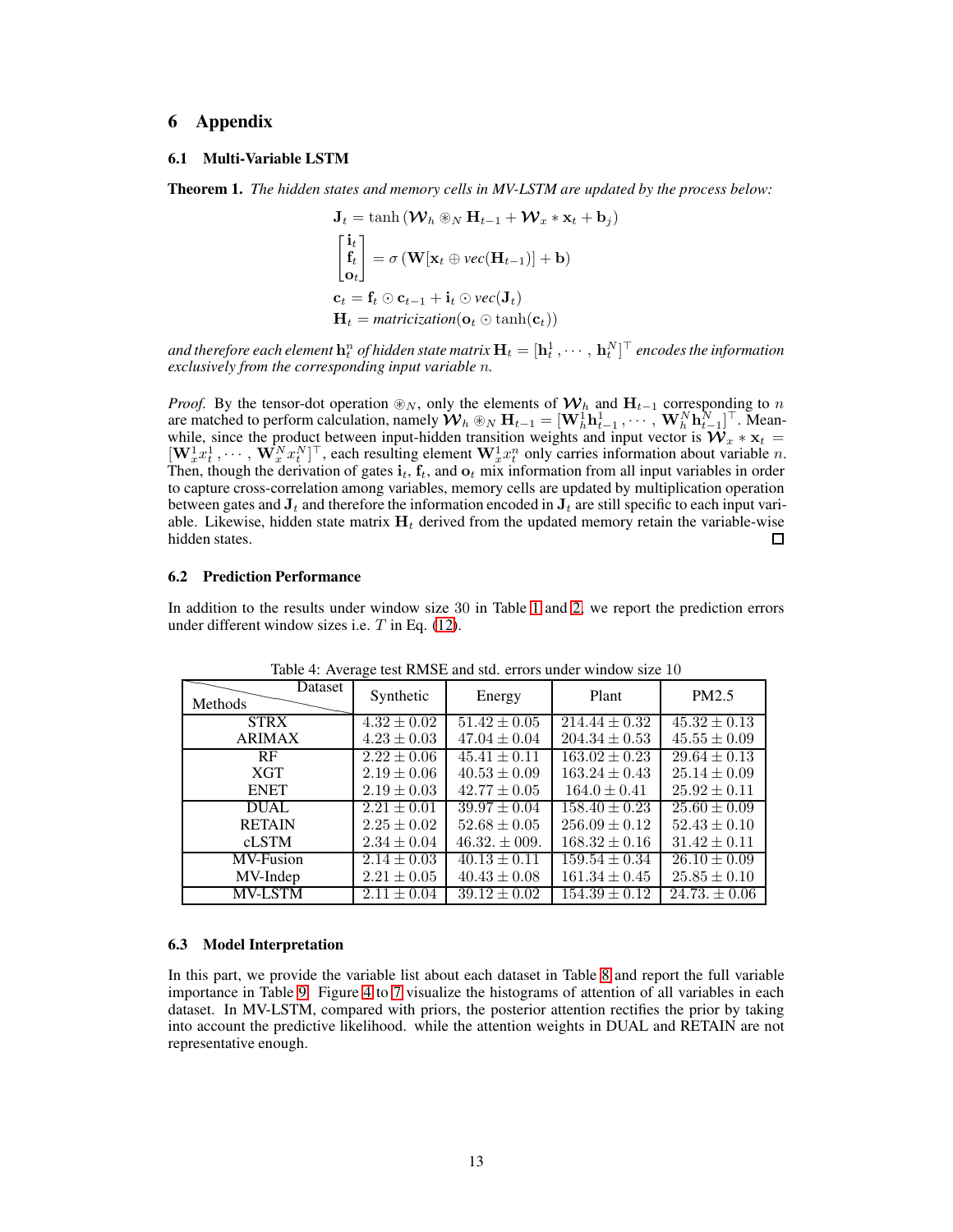| Table 5. Twentye test the the and stall effects and a white will be 10 |                 |                  |                   |                  |
|------------------------------------------------------------------------|-----------------|------------------|-------------------|------------------|
| Dataset<br>Methods                                                     | Synthetic       | Energy           | Plant             | PM2.5            |
| <b>STRX</b>                                                            | $3.54 \pm 0.04$ | $41.32 \pm 0.04$ | $189.12 \pm 0.56$ | $40.93 \pm 0.10$ |
| <b>ARIMAX</b>                                                          | $3.76 \pm 0.06$ | $39.03 \pm 0.03$ | $190.87 \pm 0.81$ | $39.84 \pm 0.11$ |
| RF                                                                     | $2.13 \pm 0.07$ | $26.14 \pm 0.10$ | $133.69 \pm 0.43$ | $21.43 \pm 0.23$ |
| <b>XGT</b>                                                             | $2.03 \pm 0.08$ | $19.49 \pm 0.03$ | $131.48 \pm 0.80$ | $16.12 \pm 0.15$ |
| <b>ENET</b>                                                            | $1.88 \pm 0.00$ | $22.04 \pm 0.09$ | $137.16 \pm 0.60$ | $15.94 \pm 0.09$ |
| <b>DUAL</b>                                                            | $1.83 \pm 0.05$ | $19.83 \pm 0.03$ | $130.56 \pm 0.30$ | $16.37 \pm 0.10$ |
| <b>RETAIN</b>                                                          | $1.92 \pm 0.04$ | $31.21 \pm 0.10$ | $201.34 \pm 0.41$ | $36.32 \pm 0.09$ |
| cLSTM                                                                  | $2.01 \pm 0.01$ | $21.90 \pm 0.05$ | $134.60 \pm 0.31$ | $18.43 \pm 0.08$ |
| MV-Fusion                                                              | $2.10 \pm 0.03$ | $20.01 \pm 0.01$ | $131.10 \pm 0.31$ | $16.90 \pm 0.10$ |
| MV-Indep                                                               | $1.98 \pm 0.01$ | $21.03 \pm 0.03$ | $129.90 \pm 0.12$ | $16.10 \pm 0.08$ |
| <b>MV-LSTM</b>                                                         | $1.83 \pm 0.02$ | $18.89 \pm 0.03$ | $128.21 \pm 0.13$ | $15.40 \pm 0.04$ |

Table 5: Average test MAE and std. errors under window size 10

Table 6: Average test RMSE and std. errors under window size 20

| THOIC O. TWORLEY ROLLANDED HIM SRG. CHOIS GIRLY WHIMOW SHOT 40 |                 |                  |                   |                             |
|----------------------------------------------------------------|-----------------|------------------|-------------------|-----------------------------|
| Dataset<br>Methods                                             | Synthetic       | Energy           | Plant             | PM2.5                       |
| <b>STRX</b>                                                    | $4.78 \pm 0.03$ | $55.43 \pm 0.09$ | $231.43 \pm 0.19$ | $\overline{48.12} \pm 0.05$ |
| <b>ARIMAX</b>                                                  | $4.58 \pm 0.07$ | $53.32 \pm 0.08$ | $225.54 \pm 0.23$ | $43.32 \pm 0.07$            |
| RF                                                             | $4.12 \pm 0.05$ | $48.32 \pm 0.11$ | $164.23 \pm 0.65$ | $30.43 \pm 0.04$            |
| <b>XGT</b>                                                     | $3.90 \pm 0.02$ | $42.43 \pm 0.09$ | $164.10 \pm 0.54$ | $26.32 \pm 0.05$            |
| <b>ENET</b>                                                    | $3.91 \pm 0.01$ | $42.12 \pm 0.10$ | $168.22 \pm 0.49$ | $27.12 \pm 0.2$             |
| <b>DUAL</b>                                                    | $3.36 \pm 0.02$ | $39.35 \pm 0.09$ | $175.43 \pm 0.54$ | $24.89 \pm 0.05$            |
| <b>RETAIN</b>                                                  | $3.42 \pm 0.05$ | $53.80 \pm 0.10$ | $280.81 \pm 0.36$ | $58.44 \pm 0.03$            |
| <b>cLSTM</b>                                                   | $3.98 \pm 0.07$ | $40.02 \pm 0.11$ | $174.30 \pm 0.34$ | $30.66 \pm 0.05$            |
| MV-Fusion                                                      | $3.43 \pm 0.05$ | $41.54 \pm 0.05$ | $163.03 \pm 0.20$ | $26.10 \pm 0.04$            |
| MV-Indep                                                       | $3.41 \pm 0.02$ | $40.34 \pm 0.08$ | $162.10 \pm 0.32$ | $26.13 \pm 0.06$            |
| <b>MV-LSTM</b>                                                 | $3.27 \pm 0.03$ | $39.13 \pm 0.0$  | $159.97 \pm 0.12$ | $24.70 \pm 0.08$            |

Table 7: Average test MAE and std. errors under window size 20

| ratio $\frac{1}{1}$ . Thengo itself in the and state chois and the window size 20 |                 |                  |                    |                         |
|-----------------------------------------------------------------------------------|-----------------|------------------|--------------------|-------------------------|
| Dataset<br>Methods                                                                | Synthetic       | Energy           | Plant              | PM2.5                   |
| <b>STRX</b>                                                                       | $4.10 \pm 0.03$ | $47.43 \pm 0.08$ | $192.23 \pm 0.43$  | $\sqrt{42.13} \pm 0.03$ |
| <b>ARIMAX</b>                                                                     | $4.02 \pm 0.04$ | $46.30 \pm 0.09$ | $193.42 \pm 0.41$  | $42.98 \pm 0.07$        |
| RF                                                                                | $2.90 \pm 0.03$ | $26.34 \pm 0.05$ | $130.90 \pm 0.15$  | $21.05 \pm 0.11$        |
| <b>XGT</b>                                                                        | $2.87 \pm 0.04$ | $19.26 \pm 0.08$ | $131.47 \pm 0.21$  | $15.71 \pm 0.09$        |
| <b>ENET</b>                                                                       | $2.88 \pm 0.08$ | $27.71 \pm 0.11$ | $137.04 \pm 0.38$  | $15.92 \pm 0.10$        |
| <b>DUAL</b>                                                                       | $2.87 \pm 0.08$ | $19.95 \pm 0.10$ | $136.87 \pm 0.12$  | $\sqrt{15.27} \pm 0.09$ |
| <b>RETAIN</b>                                                                     | $2.90 \pm 0.05$ | $30.12 \pm 0.09$ | $228.45 \pm 0.15$  | $41.21 \pm 0.06$        |
| <b>cLSTM</b>                                                                      | $2.98 \pm 0.07$ | $23.43 \pm 0.11$ | $141.14 \pm 0.31$  | $16.87 \pm 0.10$        |
| MV-Fusion                                                                         | $3.01 \pm 0.03$ | $20.80 \pm 0.10$ | $132.12 \pm 0.011$ | $16.12 \pm 0.04$        |
| MV-Indep                                                                          | $2.98 \pm 0.03$ | $19.91 \pm 0.09$ | $131.22 \pm 0.032$ | $15.90 \pm 0.07$        |
| <b>MV-LSTM</b>                                                                    | $2.84 \pm 0.02$ | $18.91 \pm 0.0$  | $129.90 \pm 0.14$  | $14.89 \pm 0.08$        |

| Table 8: Datasets. |  |
|--------------------|--|
|--------------------|--|

<span id="page-13-0"></span>

| Dataset   | Variables                                                                        |
|-----------|----------------------------------------------------------------------------------|
| PM2.5     | Dew Point, Temperature, Pressure, Cumulated wind speed,                          |
|           | Cumulated hours of snow, Cumulated hours of rain, PM2.5 measurement              |
| Plant     | Plant temperature, Cloud cover, Dew point, Humidity,                             |
|           | Temperature, Wind bearing, Wind speed, Power production                          |
| Energy    | Kitchen temperature, Living room temperature, Laundry room temperature,          |
|           | Office room temperature, Bathroom temperature, Building outside temperature,     |
|           | Ironing room temperature, Teenager room temperature, Parents room temperature,   |
|           | Outside temperature, Wind speed, Humidity outside, Dew point, Energy consumption |
| Svnthetic | Variable 0 to 9, target variable 10                                              |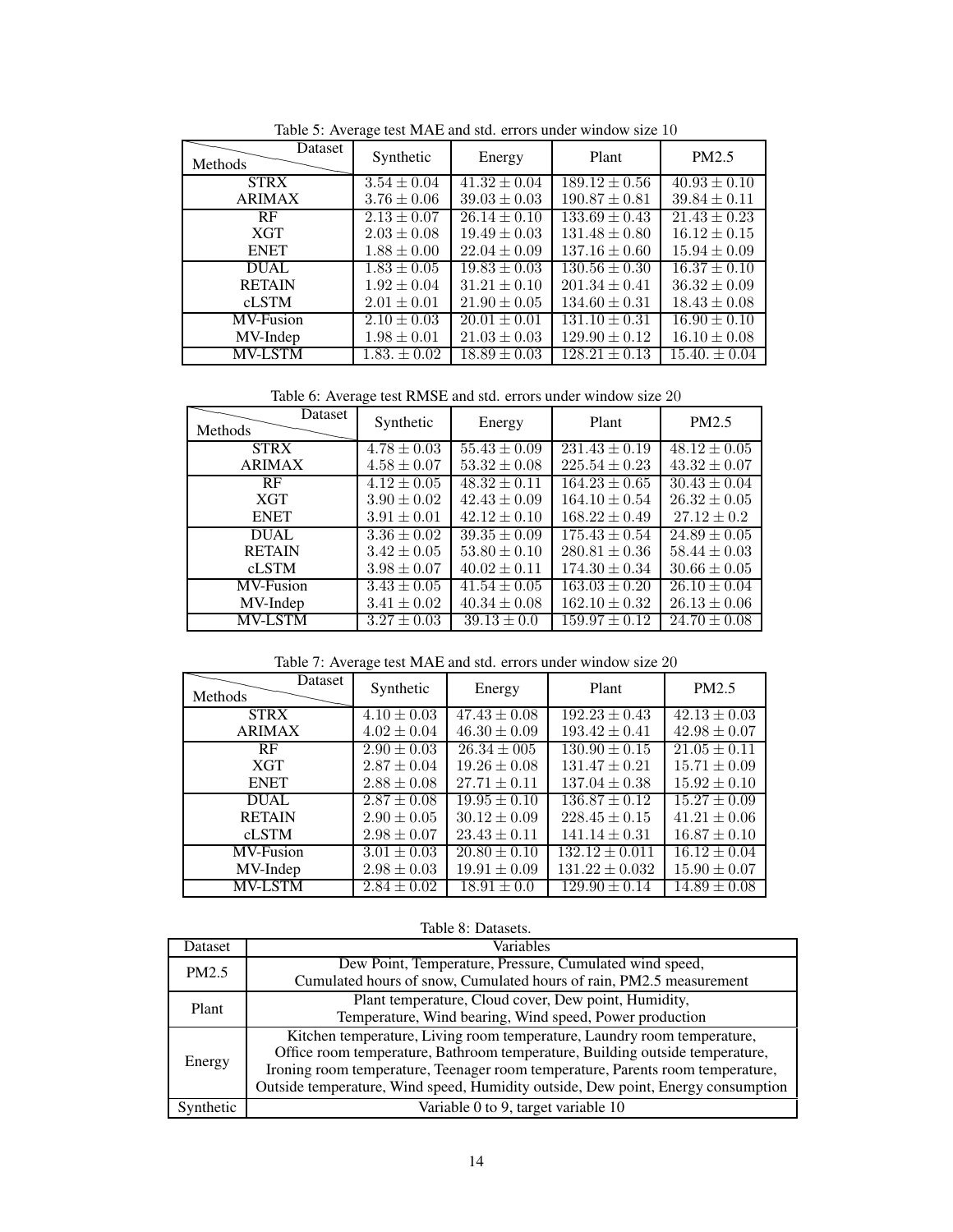<span id="page-14-0"></span>

| Dataset   | Method         | Rank of variables according to importance                                                                                                              |
|-----------|----------------|--------------------------------------------------------------------------------------------------------------------------------------------------------|
|           | MV-LSTM        | Dew point $(0.38)$ , Cumulated wind speed $(0.35)$ , Pressure $(0.073)$ ,                                                                              |
| PM2.5     |                | Temperature $(0.067)$ , Autoregressive $(0.05)$ ,<br>Cumulated hours of                                                                                |
|           |                | $snow(0.04)$ , Cumulated hours of rain(0.04)                                                                                                           |
|           | <b>DUAL</b>    | Dew Point $(0.26)$ ,<br>Temperature(0.29),<br>Pressure $(0.21)$ ,                                                                                      |
|           |                | Cumulated wind speed (0.09), Cumulated hours of snow (0.08),                                                                                           |
|           |                | Cumulated hours of rain (0.07)                                                                                                                         |
|           | <b>RETAIN</b>  | Autoregressive(3.79),<br>Pressure $(1.14)$ ,<br>Cumulated<br>hours<br>οf<br>snow(0.04),                                                                |
|           |                | Cumulated wind speed (-0.42), Cumulated hours of rain (-0.47),                                                                                         |
|           |                | Dew Point $(-1.24)$ , Temperature $(-1.80)$                                                                                                            |
|           | cLSTM          | Dew Point, Pressure, Temperature                                                                                                                       |
|           | <b>MV-LSTM</b> | Temperature $(0.09)$ ,<br>Cloud cover $(0.26)$ ,<br>Wind speed $(0.12)$ ,                                                                              |
| Plant     |                | Humidity (0.07), Autoregressive (0.30), Dew point (0.06), Wind                                                                                         |
|           |                | bearing $(0.05)$ , Plant-temp. $(0.05)$                                                                                                                |
|           | <b>DUAL</b>    | Cloud cover $(0.16)$ ,<br>Humidity $(0.29)$ ,<br>Wind speed $(0.15)$ ,                                                                                 |
|           |                | Temperature $(0.14)$ , Wind bearing $(0.09)$ , Plant-temp $(0.09)$ , Dew                                                                               |
|           |                | point $(0.08)$                                                                                                                                         |
|           | <b>RETAIN</b>  | Plant temp. $(0.69)$ , Wind speed $(0.38)$ , Dew point $(0.35)$ , Autoregres-                                                                          |
|           |                | sive $(0.77)$ , Temperature $(0.25)$ , Wind bearing $(-0.13)$ , Cloud cover                                                                            |
|           |                | $(-0.46)$ , Humidity $(-0.84)$                                                                                                                         |
|           | cLSTM          | Dew point, Humidity, Plant temperature, Autoregressive, Wind bear-                                                                                     |
|           |                | ing, Wind speed                                                                                                                                        |
|           | MV-LSTM        | Living room $(0.36)$ , Office room $(0.17)$ , Parents room $(0.17)$ , Humid-                                                                           |
| Energy    |                | ity outside $(0.15)$ , Dew point $(0.06)$ , Wind speed $(0.05)$ , Kitchen temp.                                                                        |
|           |                | $(0.02)$ , Bathroom temp $(0.02)$ , Teenager room temp. $(0.02)$ , Building                                                                            |
|           |                | outside temp.(0.01), Outside temp.(0.01), Autoregressive (0.01), Iron-                                                                                 |
|           |                | ing room temp. $(0.008)$ , Laundry room temp. $(0.002)$                                                                                                |
|           | <b>DUAL</b>    | Humidity outside( $0.17$ ), Wind speed( $0.16$ ), Living room temp. $(0.10)$ ,                                                                         |
|           |                | Parents room temp. $(0.07)$ , Laundry room temp.<br>$(0.06)$ , Bath-                                                                                   |
|           |                | room temp. $(0.06)$ , Building outside temp. $(0.06)$ , Teenager room                                                                                  |
|           |                | temp. $(0.06)$ , Outside temp. $(0.06)$ , Ironing room temp. $(0.05)$ , Kitchen<br>temp. $(0.05)$ , Dew point $(0.05)$ , 'Office room temp.', $0.05$ ) |
|           | <b>RETAIN</b>  | outside<br>Autoregressive<br>Building<br>temp.(0.13),<br>(0.12),                                                                                       |
|           |                | Parents room temp. $(0.11)$ , Outside temp. $(0.11)$ , Ironing room                                                                                    |
|           |                | temp. $(0.09)$ , Bathroom temp. $(0.09)$ , Laundry room temp. $(0.09)$ ,                                                                               |
|           |                | Living room temp. $(0.08)$ , Office room temp. $(0.06)$ , Dew point $(0.06)$ ,                                                                         |
|           |                | Teenager room temp. (0.05), Kitchen temp. (0.047), Wind speed (0.03),                                                                                  |
|           |                | Humidity outside (-0.07)                                                                                                                               |
|           | cLSTM          | Humidity outside, Office room temp., Living room temp., Laundry                                                                                        |
|           |                | room temp., Parents room temp., Dew point, Ironing room temp                                                                                           |
|           | MV-LSTM        | Variable $3(0.18)$ ,<br>Variable $2(0.18)$ , Variable $8(0.17)$ , Variable                                                                             |
| Synthetic |                | 6(0.15), Variable 4 (0.13), Variable 1 (0.08), Variable 7 (0.06), Variable                                                                             |
|           |                | $0(0.02)$ , Variable 9 (0.01), Autoregressive (0.01), Variable 5 (0.01)                                                                                |
|           | <b>DUAL</b>    | Variable 1 $(0.12)$ , Variable 0 $(0.12)$ , Variable 7 $(0.11)$ , Variable 3                                                                           |
|           |                | $(0.10)$ , Variable 6 $(0.10)$ , Variable 2 $(0.09)$ , Variable 4 $(0.09)$ , Variable                                                                  |
|           | <b>RETAIN</b>  | 8 (0.09), Variable 5 (0.09), Variable 9 (0.09)<br>Variable 10 (1.08), Variable 8(0.09), Variable 9(0.07), Variable 4 (0.06),                           |
|           |                | Variable 6 $(0.05)$ , Variable 2 $(0.02)$ , Variable 1 $(0.01)$ , Variable 7 $(-$                                                                      |
|           |                | 0.04), Variable $0(-0.1)$ , Variable $5(-0.11)$ , Variable $3(-0.13)$                                                                                  |
|           | cLSTM          | Variable 7, Variable 6, Variable 0, Variable 3, Variable 1                                                                                             |
|           |                |                                                                                                                                                        |

Table 9: Interpretation of variable importance (full results).

\*Color box · represents the variable is important based on Granger causality test or ground truth. 15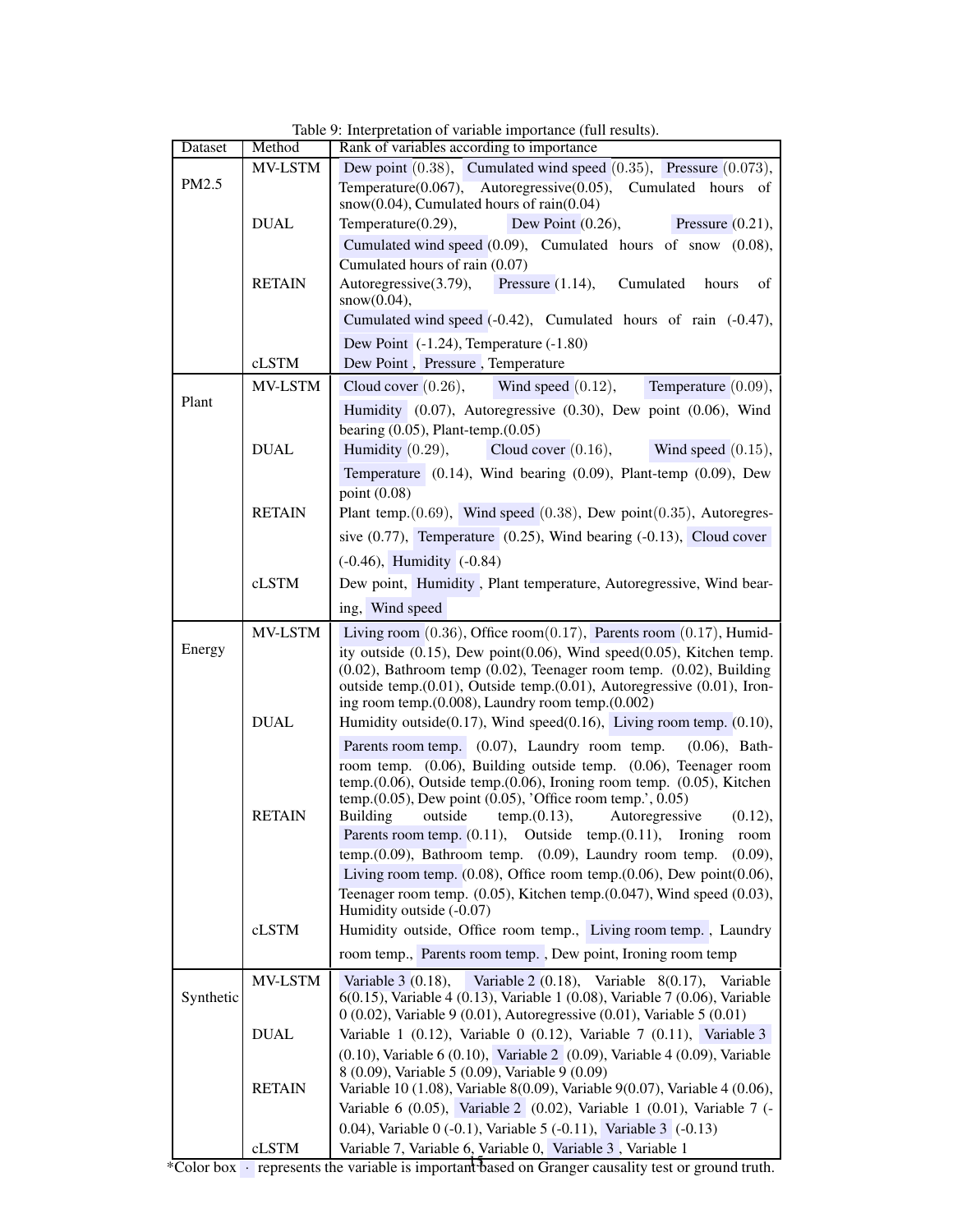<span id="page-15-0"></span>

Figure 4: Histogram visualization of variable attentions in the PM2.5 dataset. For MV-LSTM, both prior and posterior attentions are shown. DUAL and RETAIN only have attention weights.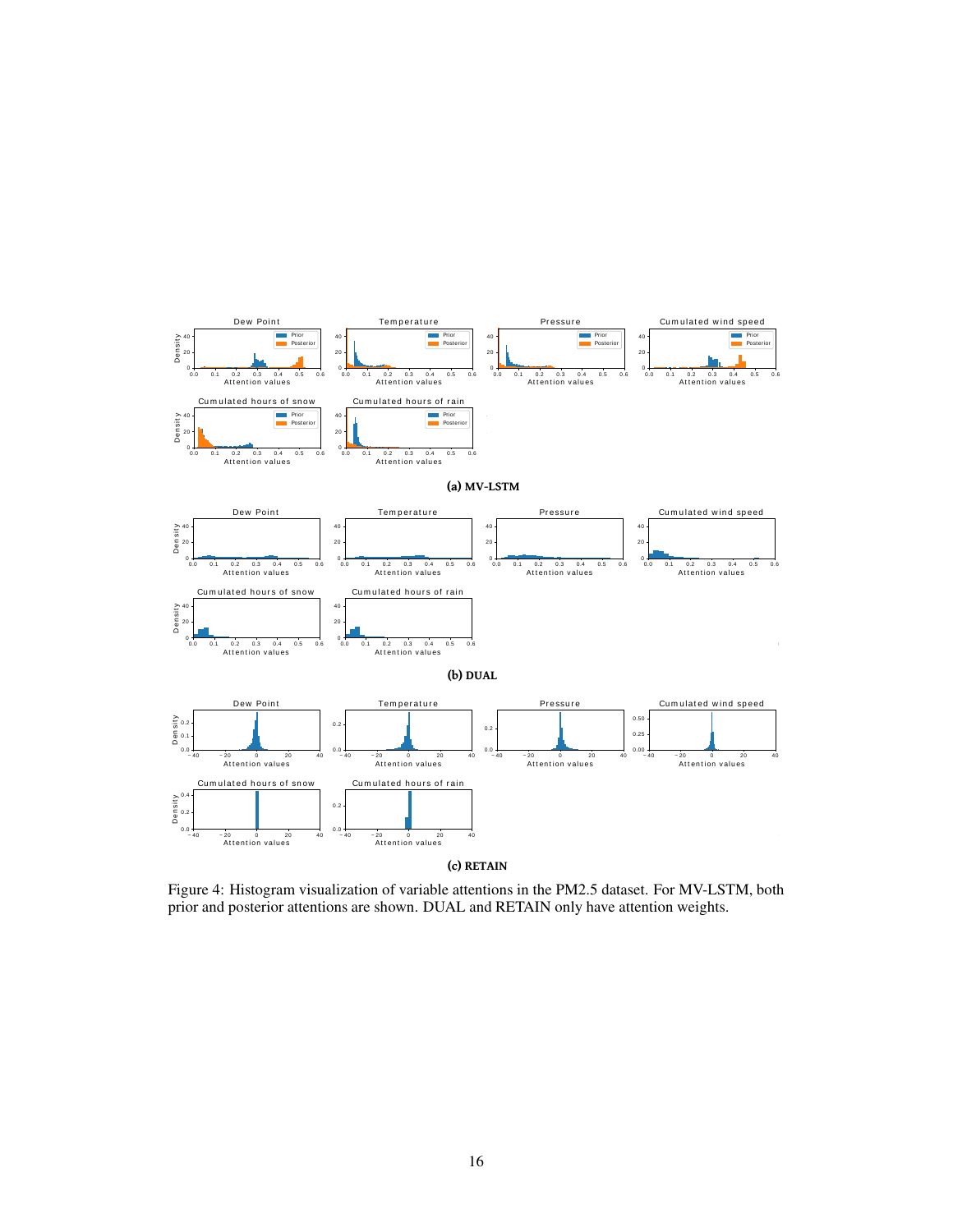

Figure 5: Histogram visualization of variable attentions in the Plant dataset. For MV-LSTM, both prior and posterior attentions are shown. DUAL and RETAIN only have attention weights.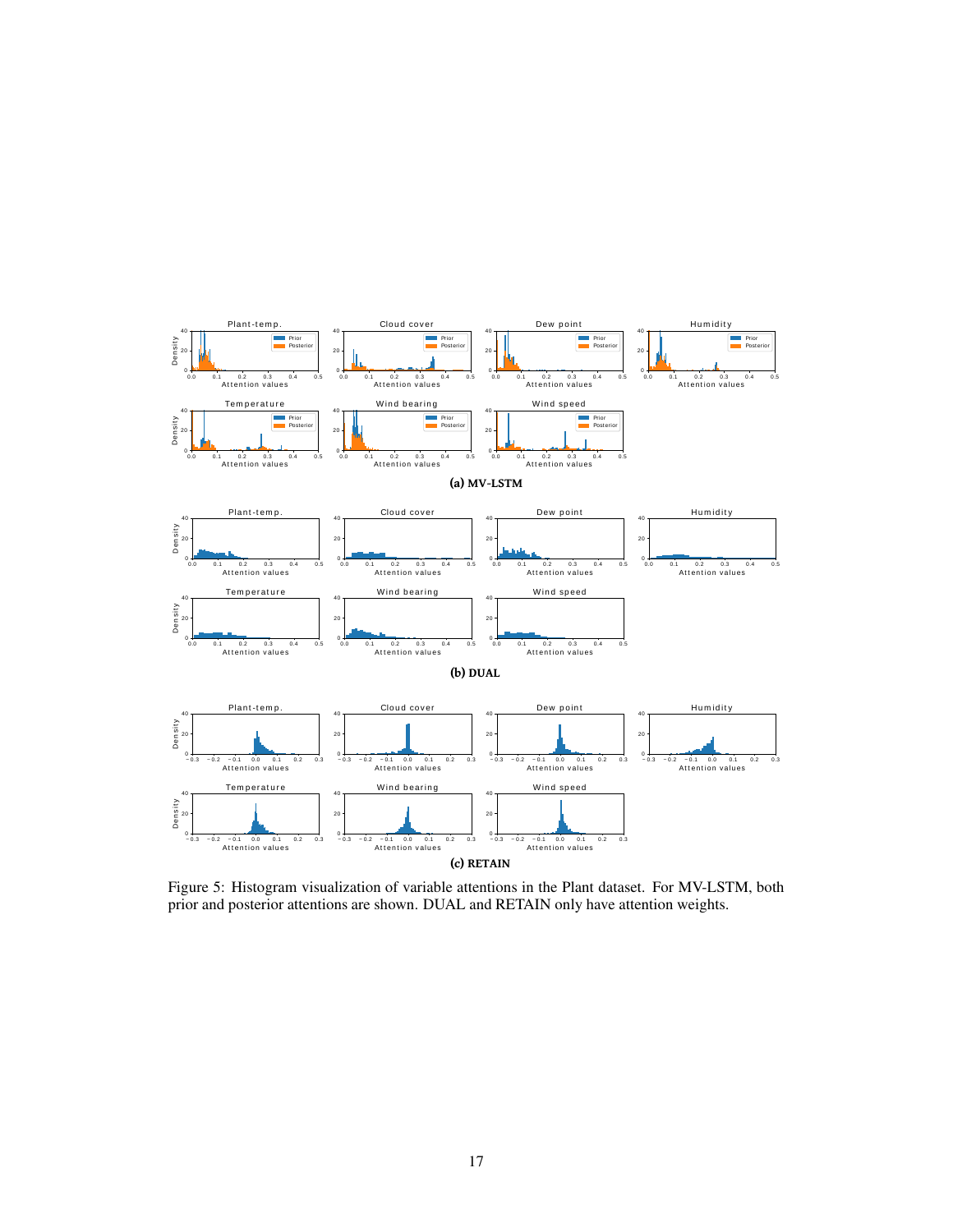![](_page_17_Figure_0.jpeg)

## **(c) RETAIN**

Figure 6: Histogram visualization of variable attentions in the Energy dataset. For MV-LSTM, both prior and posterior attentions are shown. DUAL and RETAIN only have attention weights.